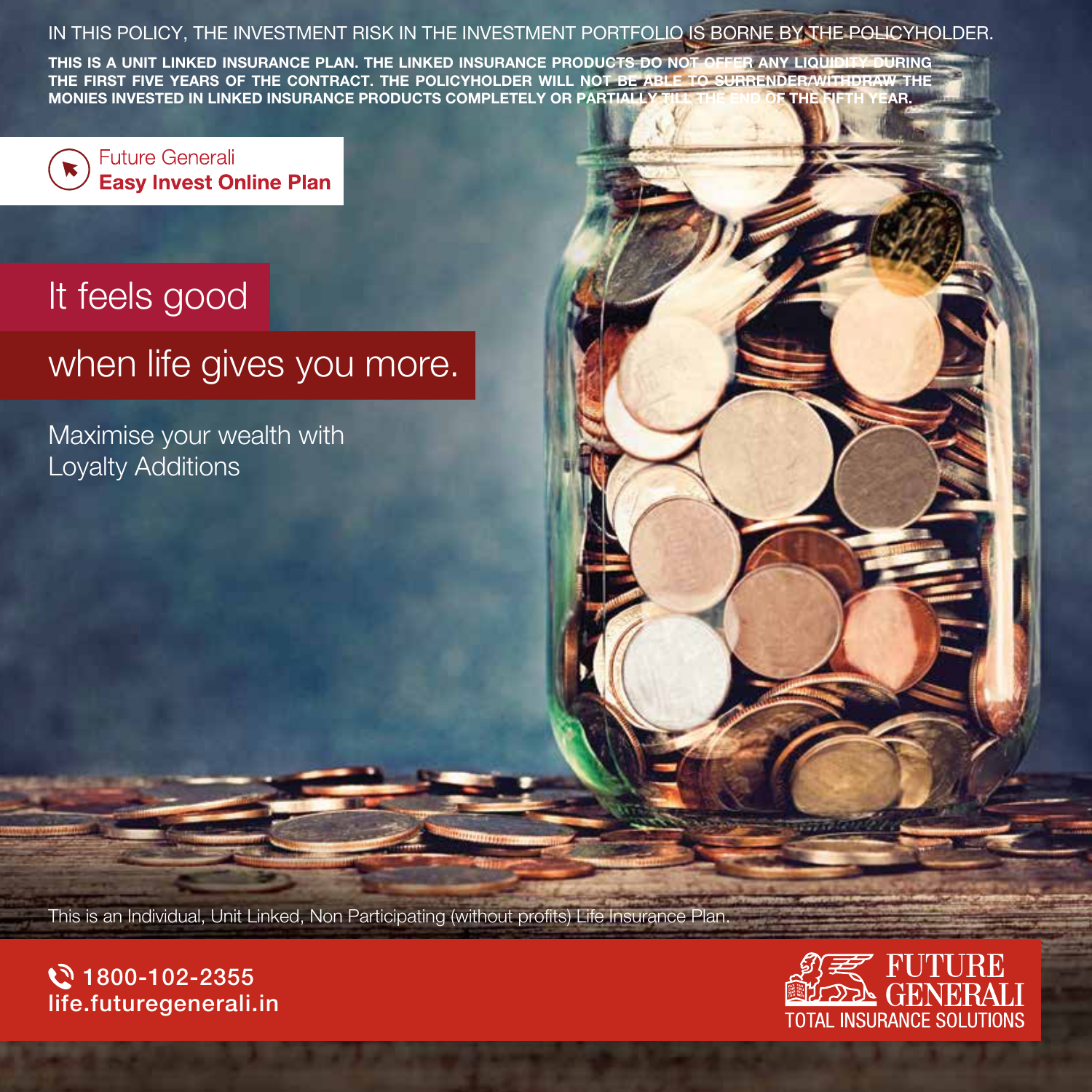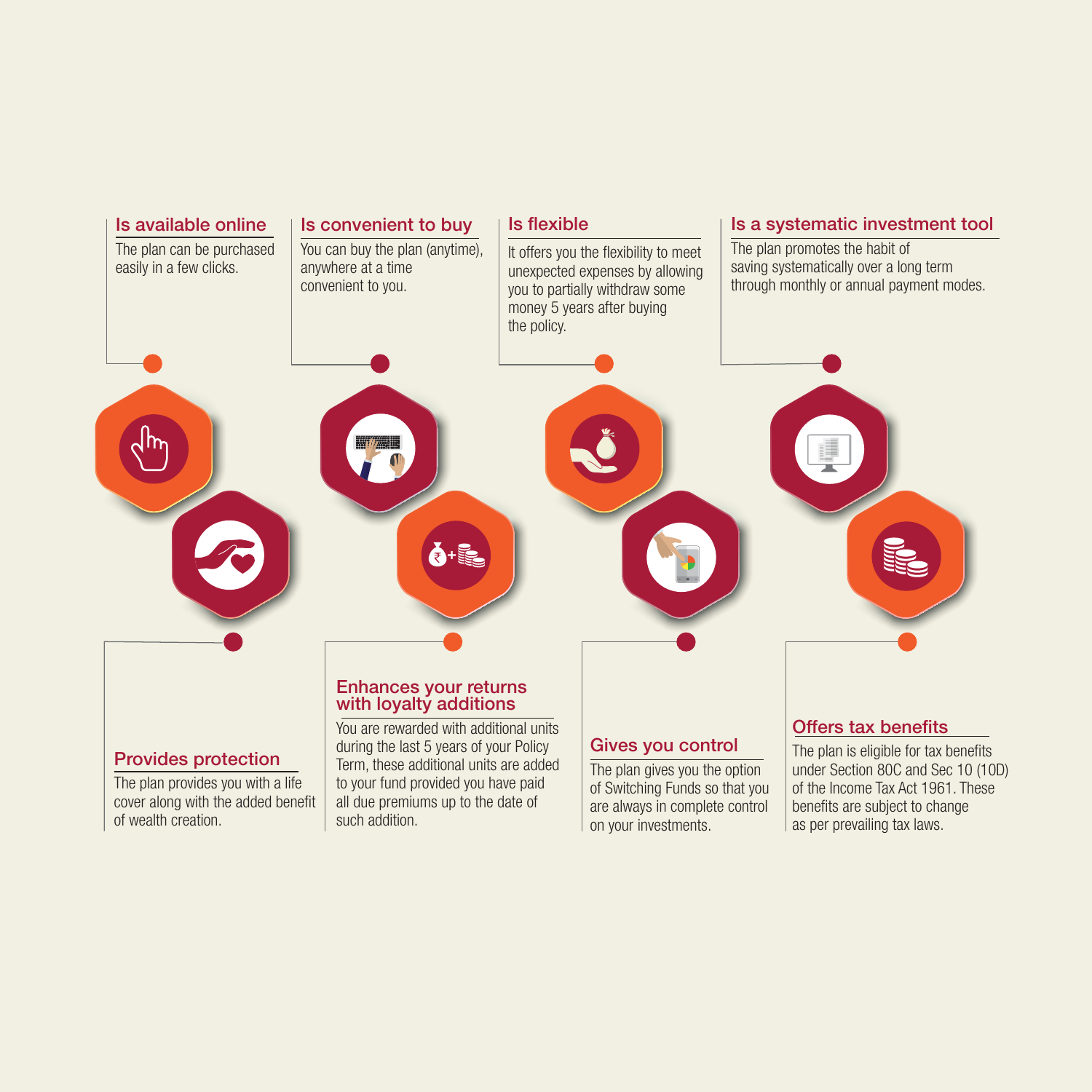# BENEFITS YOU WILL RECEIVE



# NOTE

• Deductible Partial Withdrawals are Partial Withdrawals made 2 years prior to the date of death of the Life Assured.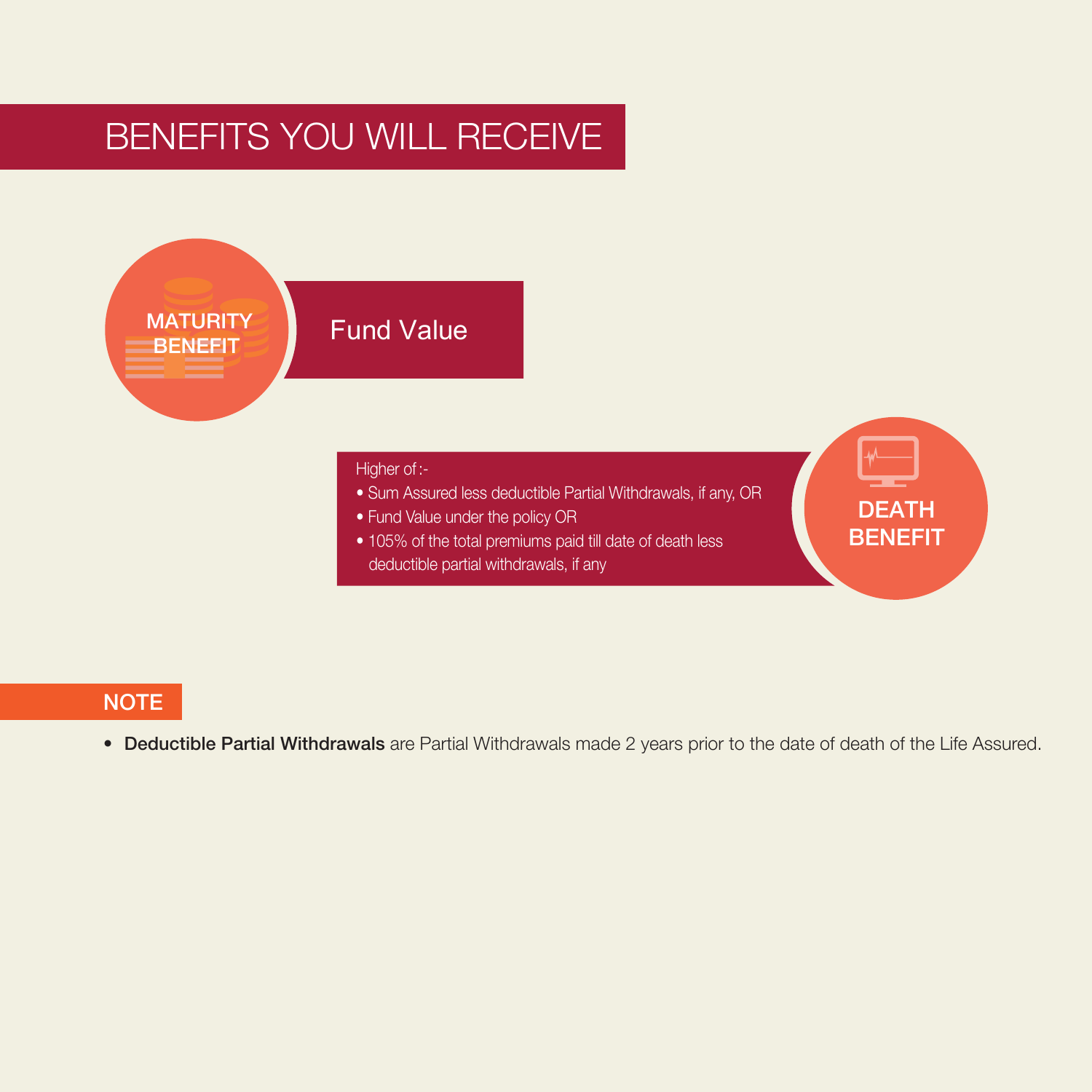# OTHER PRODUCT BENEFITS

# LOYALTY ADDITIONS:

Staying invested throughout the Policy Term will help you get Loyalty Additions as a percentage of average Fund Value on the last 5 policy anniversaries. All you need to do is to ensure that you have paid all your due premiums on time and your policy is active on the date of payment of Loyalty Additions. Loyalty Additions shall be added to the Fund Value on the applicable Policy Anniversary. However, the last (final) Loyalty Addition shall be payable on date of maturity.

| <b>Policy Term</b> | Loyalty Additions as $\%$ of average fund value<br>payable on the last 5 policy anniversaries |
|--------------------|-----------------------------------------------------------------------------------------------|
| 10 to 14 years     | 1.10%                                                                                         |
| $15-19$ years      | 1.15%                                                                                         |
| 20 years           | 1.20%                                                                                         |

For the purpose of calculation of loyalty additions, except the last loyalty addition, the average fund value shall be simple average of fund values on the last day of previous eight calendar quarters, prior to the policy anniversary in which the loyalty additions are payable.

For the purpose of calculation of last loyalty addition, the average fund value shall be simple average of fund values on the last day of previous eight calendar quarters, prior to the date of Maturity.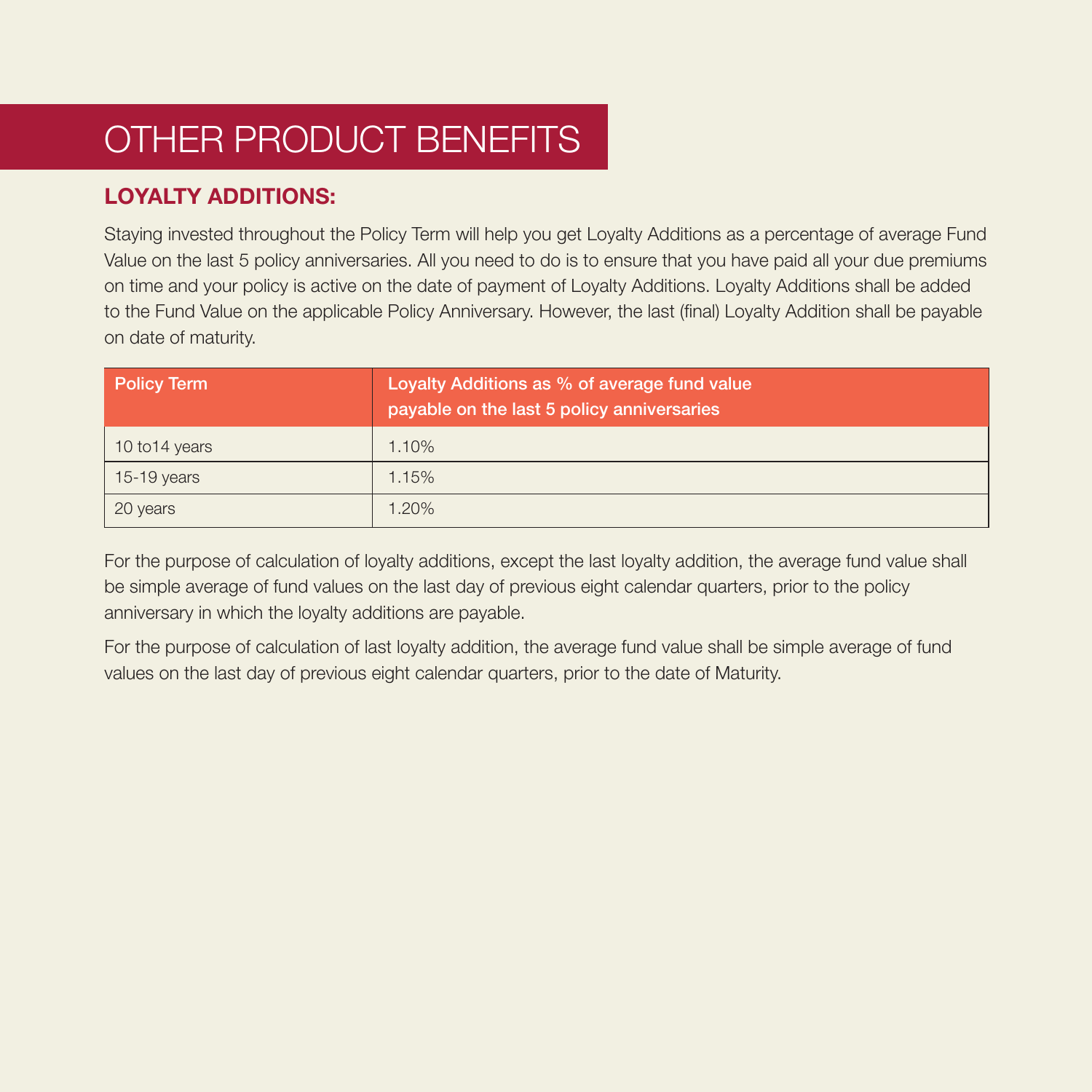# BENEFITS EXPLAINED

## MATURITY BENEFIT

Ankit aged 35 years has purchased a Future Generali Easy Invest Online Plan for a Policy Term of 15 years. He decided to pay  $\bar{\tau}$  50,000 as annual premium for 15 years. His Sum Assured coverage would be  $\bar{\tau}$  5,00,000. The illustration below shows his Maturity Benefit:



## WHAT HE PAYS

Note: For the purpose of illustration, we have assumed 4% p.a and 8% p.a as the higher and lower values of investment returns. These rates are not guaranteed, and they are not the upper or lower limits of returns of the Funds selected in your policy, as the performance of funds depends on several factors including future investment performance. These rates in no way signify our expectations of future returns and the actual returns may be higher or lower.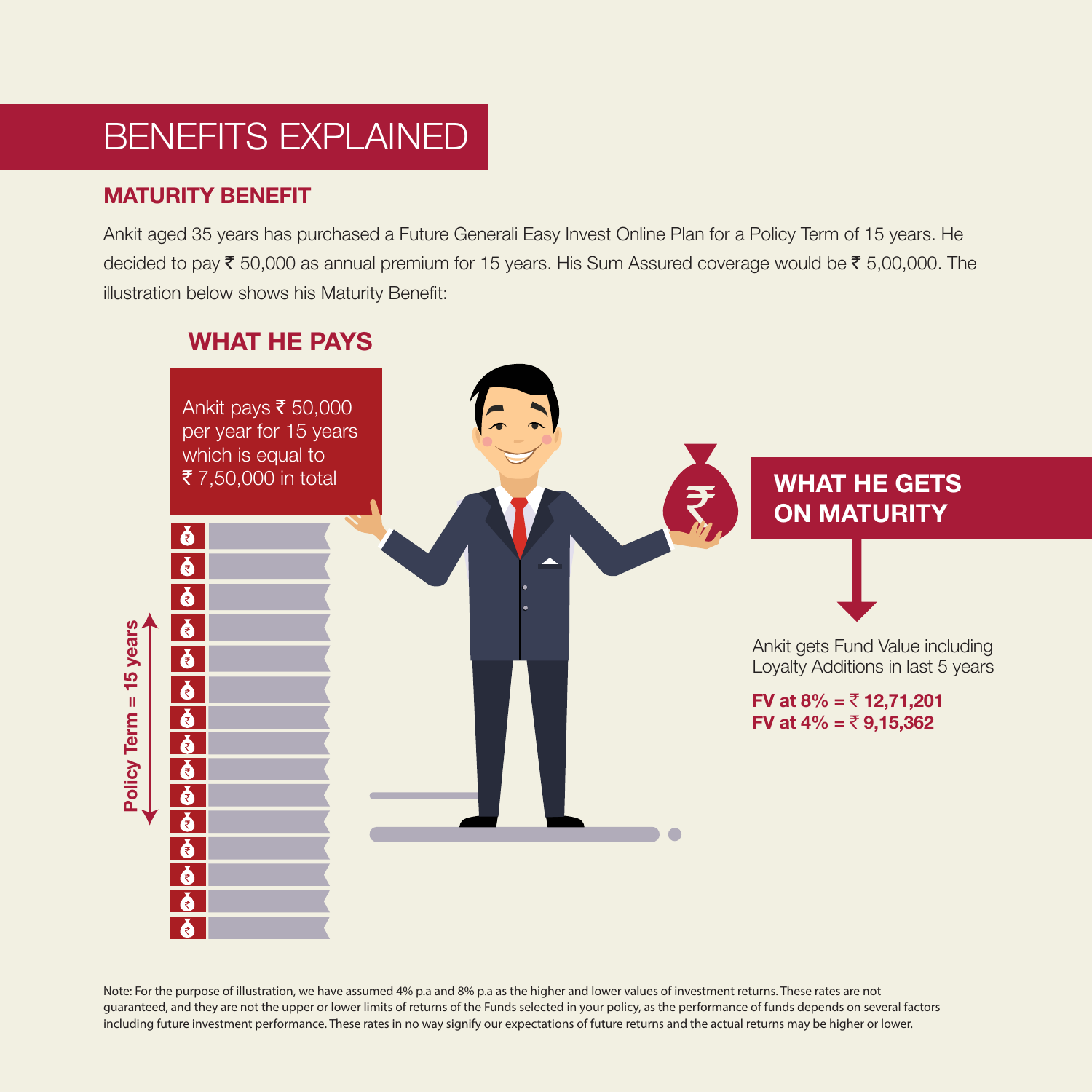## DEATH BENEFIT

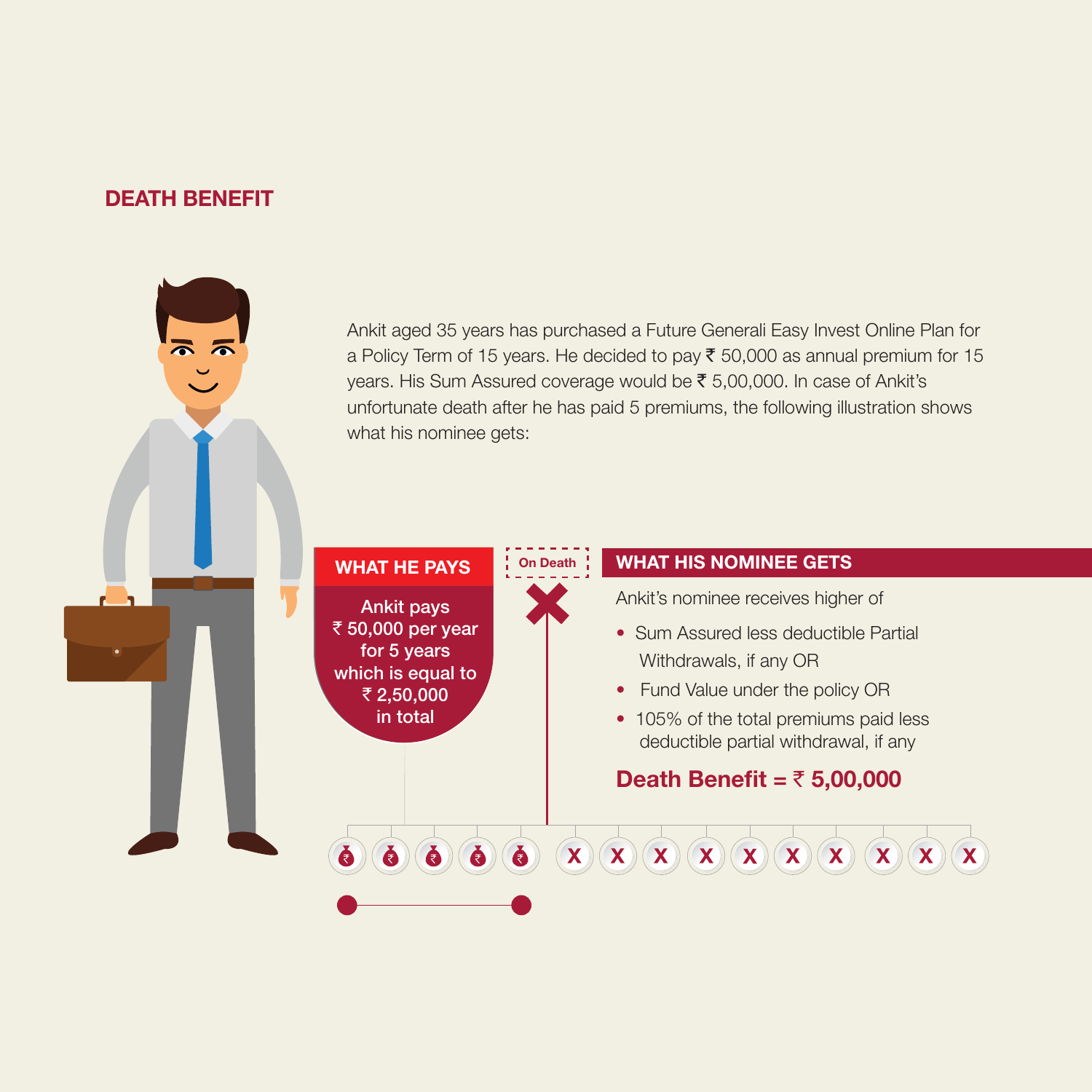# HOW DOES THE PLAN WORK FOR YOU?

# THE PLAN WORKS FOR YOU IN 3 SIMPLE STEPS

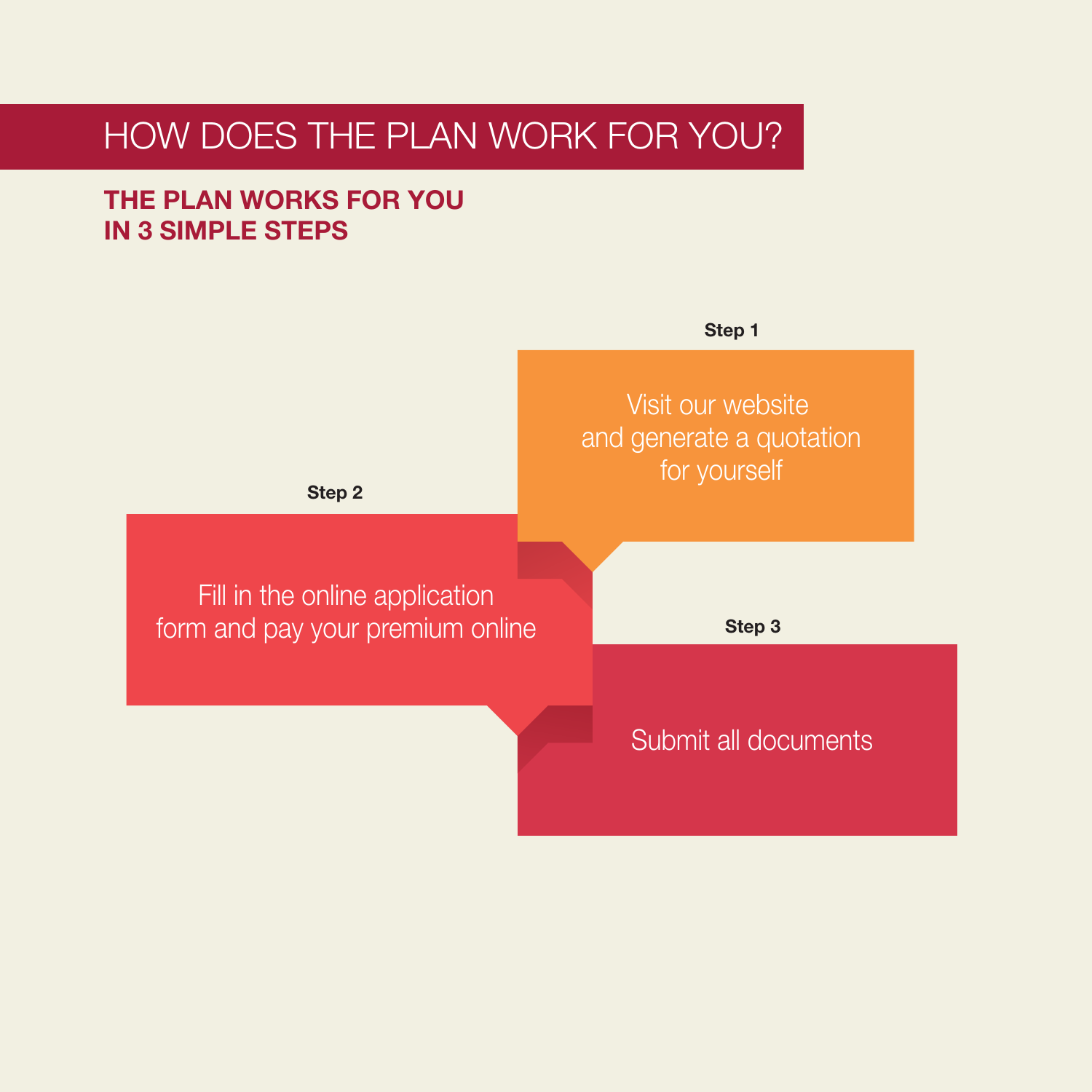# PLAN SUMMARY

# ELIGIBILITY

| <b>Parameter</b>                 | <b>Criterion</b>                                                                                                                               |
|----------------------------------|------------------------------------------------------------------------------------------------------------------------------------------------|
| Entry Age (as on last birthday)  | Minimum: 0 years<br>Maximum: 60 years                                                                                                          |
| <b>Maturity Age</b>              | Minimum: 18 years<br>Maximum: 70 years                                                                                                         |
| Premium to be paid               | Minimum: Annual Mode - ₹ 40,000<br>Monthly Mode - $\bar{\tau}$ 4,000<br>Maximum: No Limit                                                      |
| Policy Term                      | 10 to 20 years                                                                                                                                 |
| Premium Payment Term             | Same as Policy Term                                                                                                                            |
| <b>Sum Assured</b>               | Sum Assured = $10 \times$ Annual Premium                                                                                                       |
| <b>Premium Payment Frequency</b> | Annual/Monthly. Monthly premiums<br>can only be paid by Auto Pay System.<br>Auto Pay methods of payment are<br>available in all premium modes. |

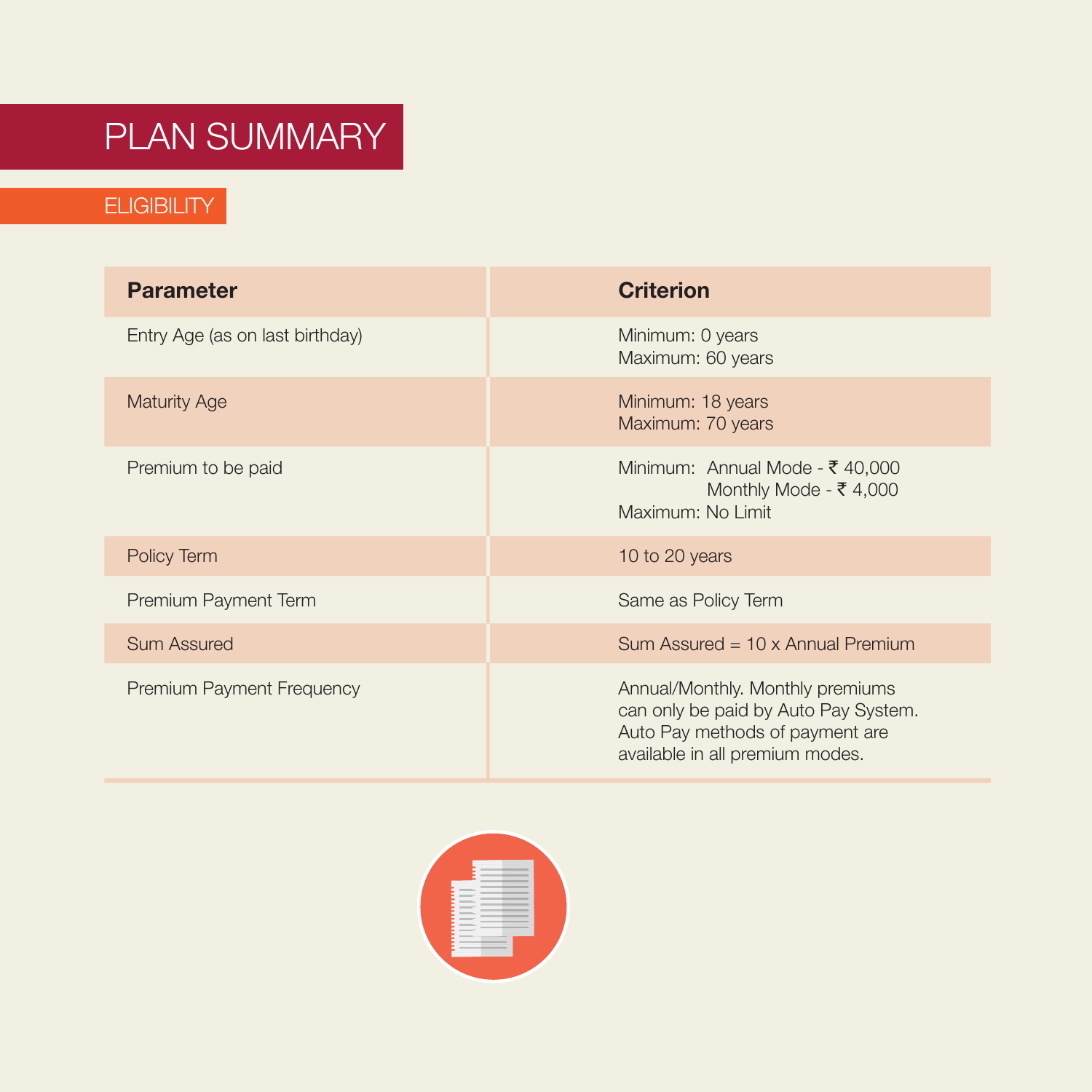# FUND OPTIONS FOR YOUR INVESTMENT

Depending on your ability to expose yourself to risks associated with the markets, choose to invest your premiums in any of the following 6 funds. Your premium, net of applicable charges, is invested in funds of your choice. The funds in turn, are segregated into liquid investments, fixed income securities and equity investments in line with their risk profile.

| <b>Fund Name</b>                                                                                                             | <b>Investment</b><br><b>Strategy</b>                                                                        | <b>Investment Objectives</b>                                                                                                                                                                                                                                                                                                                                                     | <b>Portfolio Allocation</b>                                                                                                               | <b>Risk Profile</b> |
|------------------------------------------------------------------------------------------------------------------------------|-------------------------------------------------------------------------------------------------------------|----------------------------------------------------------------------------------------------------------------------------------------------------------------------------------------------------------------------------------------------------------------------------------------------------------------------------------------------------------------------------------|-------------------------------------------------------------------------------------------------------------------------------------------|---------------------|
| <b>Future Income</b><br>Fund (SFIN:<br>ULIF002180708<br><b>FUTUINCOME1</b><br>33)                                            | Investments in<br>assets of low<br>risk                                                                     | To provide stable returns by investing in<br>assets of relatively low to moderate<br>level of risk. The interest credited will be<br>a major component of the fund's return.<br>The fund will invest primarily in fixed<br>interest securities, such as Govern-<br>ment Securities of medium to long<br>duration, Corporate Bonds and Money<br>Market Instruments for liquidity. | <b>Money Market</b><br>$\bullet$<br>Instruments: 0%-50%<br>• Fixed Income<br>investments: 50%-100%<br>• Equity Instruments:<br><b>NIL</b> | Low Risk            |
| <b>Future Balance</b><br>Fund<br>(SFIN:ULIF003<br>180708FUTBA<br>LANCE133)                                                   | Balance of high<br>return and risk<br>balanced by<br>stability provided<br>by fixed interest<br>instruments | To provide a balanced return from<br>investing in both Fixed Interest<br>Securities as well as in Equities so as to<br>balance stability of return through the<br>former and growth in capital value<br>through the latter. This Fund will also<br>invest in Money Market Instruments to<br>provide liquidity.                                                                   | <b>Money Market</b><br>Instruments: 0%-30%<br><b>Fixed Income</b><br>$\bullet$<br>Instruments: 40%-70%<br>Equity Instruments:<br>30%-60%  | Moderate Risk       |
| <b>Future Maximize</b> Investment in a<br><b>Fund</b><br>(SFIN:ULIF00418 Diversification by<br>0708FUMAXI<br><b>MIZE133)</b> | spread of equities.<br>sector, industry<br>and risk                                                         | To provide potentially high returns to<br>Unitholders by investing primarily in<br>equities to target growth in capital value<br>of assets. This Fund will also invest to a<br>certain extent in Government<br>Securities, Corporate Bonds and<br>Money Market Instruments.                                                                                                      | <b>Money Market</b><br>$\bullet$<br>Instruments: 0%-40%<br>• Fixed Income<br>Instruments: 10%-50%<br>• Equity Instruments:<br>50%-90%     | <b>High Risk</b>    |
| <b>Future Apex Fund</b><br>(SFIN:<br>ULIF010231209F<br>TUREAPEX133)                                                          | Investment in a<br>spread of equities.<br>Diversification by<br>sector, industry<br>and risk.               | To provide potentially high returns to<br>Unitholders by investing primarily in<br>equities to target growth in capital<br>value of assets. The Fund will also<br>invest to a certain extent in<br>Government Securities, Corporate<br>Bonds and Money Market Instruments.                                                                                                       | <b>Money Market</b><br>Instruments: 0%-50%<br><b>Fixed Income</b><br>$\bullet$<br>Instruments: 0%-40%<br>Equity Instruments:<br>50%-100%  | <b>High Risk</b>    |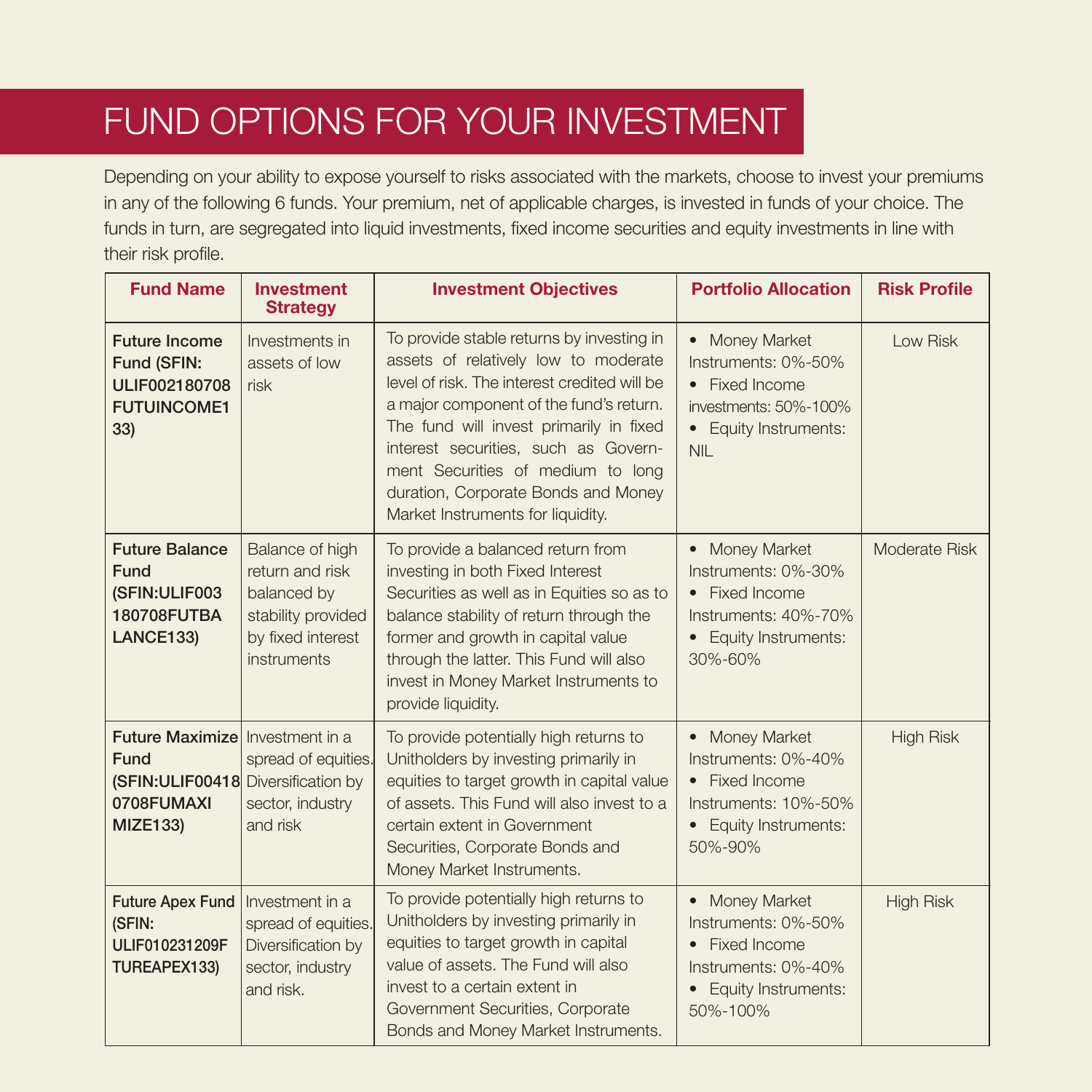| <b>Fund Name</b>                                                                                | <b>Investment</b><br><b>Strategy</b>                                                                    | <b>Investment Objectives</b>                                                                                                                                                                                                                                                                                | <b>Portfolio Allocation</b>                                                                                                                                             | <b>Risk Profile</b> |
|-------------------------------------------------------------------------------------------------|---------------------------------------------------------------------------------------------------------|-------------------------------------------------------------------------------------------------------------------------------------------------------------------------------------------------------------------------------------------------------------------------------------------------------------|-------------------------------------------------------------------------------------------------------------------------------------------------------------------------|---------------------|
| <b>Future</b><br>Opportunity<br>Fund(SFIN:<br><b>ULIF01209091</b><br><b>OFUTOPPORT</b><br>U133) | Investment in<br>a spread of<br>equities.<br><b>Diversification</b><br>by sector,<br>industry and risk. | To generate capital appreciation and<br>provide long term growth opportunities<br>by investing in a portfolio predominately<br>of Equity and Equity related<br>Instruments generally in S&P CNX Nifty<br>stocks and to generate consistent<br>returns by investing in Debt and Money<br>Market Instruments. | <b>Money Market</b><br>Instruments: 0%-20%<br>• Fixed Income<br>Instruments: 0%-15%<br>• Equity Instruments:<br>80%-100%                                                | <b>High Risk</b>    |
| <b>Future Midcap</b><br>Fund (SFIN:<br>ULIF01401051<br>8FUTMID-<br><b>CAP133)</b>               | Investment in<br>mix of mid cap<br>and large cap<br>companies<br>across sectors                         | To generate long-term capital<br>appreciation by investing predominantly<br>in equity and equity related securities of<br>mid cap companies by investing in mix<br>of mid cap and large cap companies<br>across sectors.                                                                                    | Money market<br>instruments: $0\% - 20\%$<br>• Equity Instruments:<br>$80\% - 100\%$<br>(Out of the equity)<br>investment, atleast 50%<br>shall be in midcap<br>stocks) | <b>High Risk</b>    |

### Default Fund (in case of closure)

A fund can be closed with prior approval from IRDAI. In case the existing fund is closed the default fund is Future Income Fund (SFIN: LIF002180708FUTUINCOME133)

In case any existing fund is closed, the Company shall seek prior instructions from the Policyholder for switching units from the existing closed fund to the any other available fund under the policy. On such closure of fund, if the Company does not receive choice of fund from the Policyholder, the Company shall transfer units of Policyholder from the fund which is intended to be closed, to Future Income Fund.

### Modification of Fund

A fund can be modified with prior approval from IRDAI.

In case any existing fund is modified, the Company shall seek prior instructions from the Policyholder for switching units from the existing modified fund to the any other available fund under the policy. On such modification of fund, if the Company does not receive choice of fund from the Policyholder, the Company shall continue to invest in such modified fund

Company will also seek instructions for future premium redirections in case of closure/modification of the existing fund.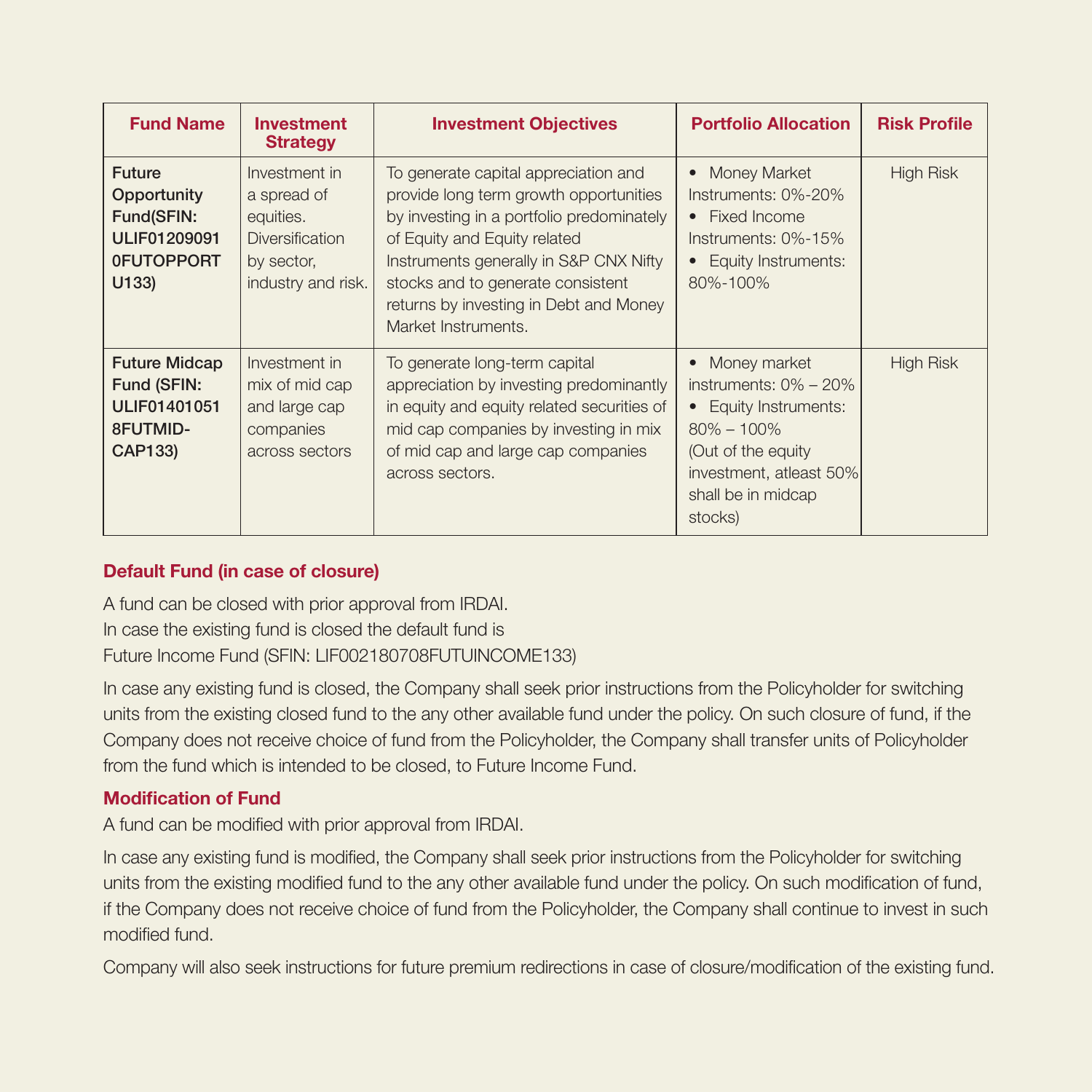

## PREMIUM ALLOCATION CHARGE

The Premium Allocation Charge as a percentage of Annualised Premium is as per the table below:



Premium Allocation Charges are deducted from premiums paid and the premiums, net of premium allocation charges, are used to purchase units in any of the six underlying funds.

## POLICY ADMINISTRATION CHARGE

The Policy Administration Charges expressed as a percentage of premium is 0.1% of Annualised Premium per month subject to a minimum of  $\text{\texttt{F50}}$  p.m. and maximum of  $\text{\texttt{F500}}$  p.m.

The Policy Administration Charges given above are deducted from the unit account on monthly basis at the beginning of each monthly anniversary (including the policy commencement date) of a policy by cancellation of units.

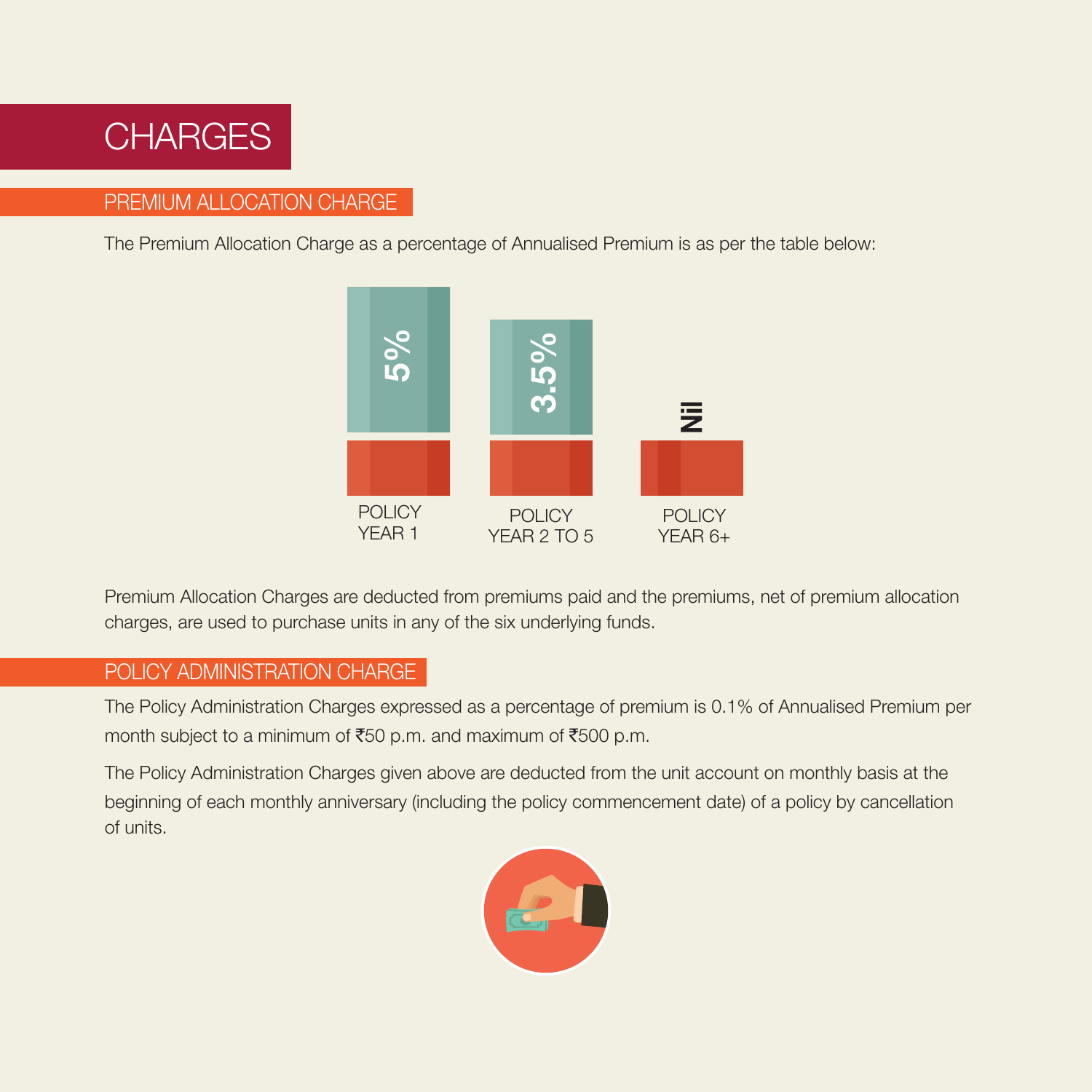## DISCONTINUANCE CHARGE

|  | In case of discontinuance of the policy during first 4 policy years, the following charges will apply |  |
|--|-------------------------------------------------------------------------------------------------------|--|
|--|-------------------------------------------------------------------------------------------------------|--|

| <b>DISCONTINUANCE</b><br><b>DURING THE POLICY YEAR</b> | <b>DISCONTINUANCE CHARGE</b><br>FOR ANNUAL PREMIUM <= 50,000           | <b>DISCONTINUANCE CHARGE</b><br>FOR ANNUAL PREMIUM >50,000            |
|--------------------------------------------------------|------------------------------------------------------------------------|-----------------------------------------------------------------------|
|                                                        | Lower of 20% x (AP or FV), subject<br>to a maximum of $\bar{z}3,000$   | Lower of 6% x (AP or FV), subject<br>to a maximum of ₹6,000           |
|                                                        | Lower of 15% x (AP or FV), subject<br>to a maximum of $\bar{\xi}2,000$ | Lower of $4\%$ x (AP or FV), subject<br>to a maximum of ₹5,000        |
| 3                                                      | Lower of 10% x (AP or FV), subject<br>to a maximum of $\bar{z}$ 1,500  | Lower of 3% x (AP or FV), subject<br>to a maximum of $\bar{z}4,000$   |
|                                                        | Lower of 5% x (AP or FV), subject<br>to a maximum of $\bar{z}$ 1,000   | Lower of 2% x (AP or FV), subject<br>to a maximum of $\bar{\xi}2,000$ |
| 5 and onwards                                          | <b>Nil</b>                                                             | <b>Nil</b>                                                            |

Where,

AP = Annualised Premium under the policy

FV = Fund Value on the date of discontinuance

# FUND MANAGEMENT CHARGE

| FUND MANAGEMENT CHARGE (% per annum) |       |  |
|--------------------------------------|-------|--|
| Future Income Fund                   | 1.35% |  |
| <b>Future Balance Fund</b>           | 1.35% |  |
| Future Apex Fund                     | 1.35% |  |
| <b>Future Opportunity Fund</b>       | 1.35% |  |
| <b>Future Maximize Fund</b>          | 1.35% |  |
| <b>Future Midcap Fund</b>            | 1.35% |  |

Fund Management Charges are deducted on a daily basis at 1/365<sup>th</sup> of the annual charge in determining the unit price.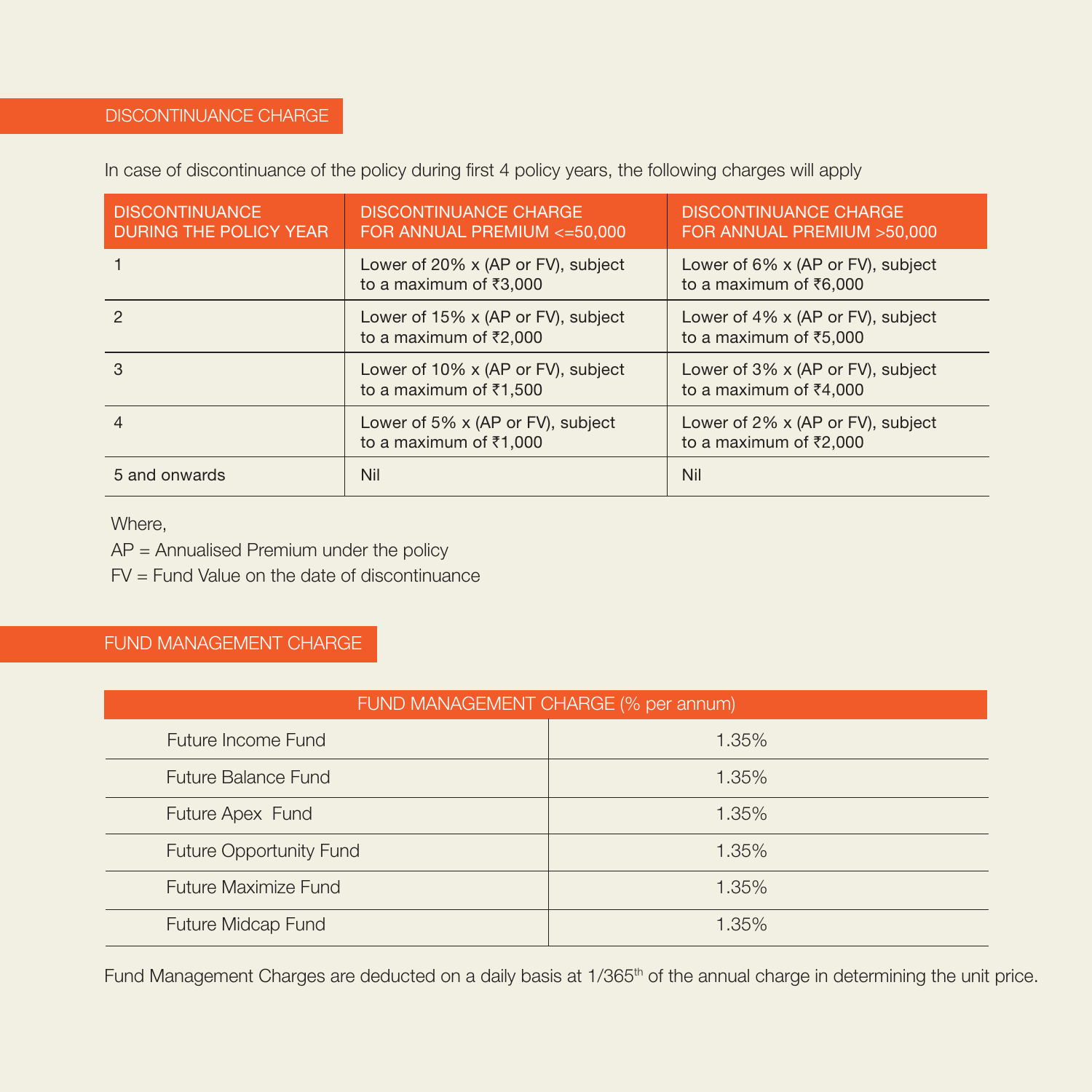### SWITCHING CHARGE

- Twelve free switches are allowed each policy year. Subsequent switches in that policy year will attract a charge of  $\bar{\tau}$ 100 per switch. Unused free switches cannot be carried forward.
- This charge will be levied at the time of effecting switch and will be deducted from the unit account by cancellation of units.
- This charge is also subject to increase in future upto  $\overline{2}250$  per switch, subject to prior approval of IRDAI.

### PARTIAL WITHDRAWAL CHARGE

Four free Partial Withdrawals are allowed each policy year. Subsequent Partial Withdrawal in a policy year shall attract a charge of  $\bar{\mathfrak{r}}$ 200 per withdrawal.

### MORTALITY CHARGE

- The Mortality Charges are determined using 1/12<sup>th</sup> of the Annual Mortality Charge and are deducted from the unit account monthly at the beginning of each monthly anniversary (including the policy commencement date) of a policy by cancellation of units.
- The Mortality Charges are levied on Sum at Risk. The Sum at Risk at any point of time is the higher of (Sum Assured less Deductible Partial Withdrawal, 105% of premiums paid less Deductible Partial Withdrawal) less Fund Value under the policy.
- For female lives, a 3 year age set back shall be used except for female lives aged 0 to 9 years. For example, Mortality Charge for a 30 year old female shall be that of a 27 year old male. However, Mortality Charge for 9 year old female shall be that of a 9 year old male.

### MISCELLANEOUS CHARGE

This charge is levied for alterations within the insurance contract. The alterations admissible are changes in premium mode and premium redirection. The charge is expressed as a flat amount levied by cancellation of units and is equal to  $\bar{\mathfrak{Z}}250$  per alteration.

- One month Notice Period will be given to the Policyholder in case of an increase in charges. The increase, if any will apply from the Policy Anniversary coinciding with or following the increase.
- Any change in amount or rate of charges as stated above will be subject to IRDAI approval. All charges are subject to applicable Tax, if any, as prescribed by the Government from time to time.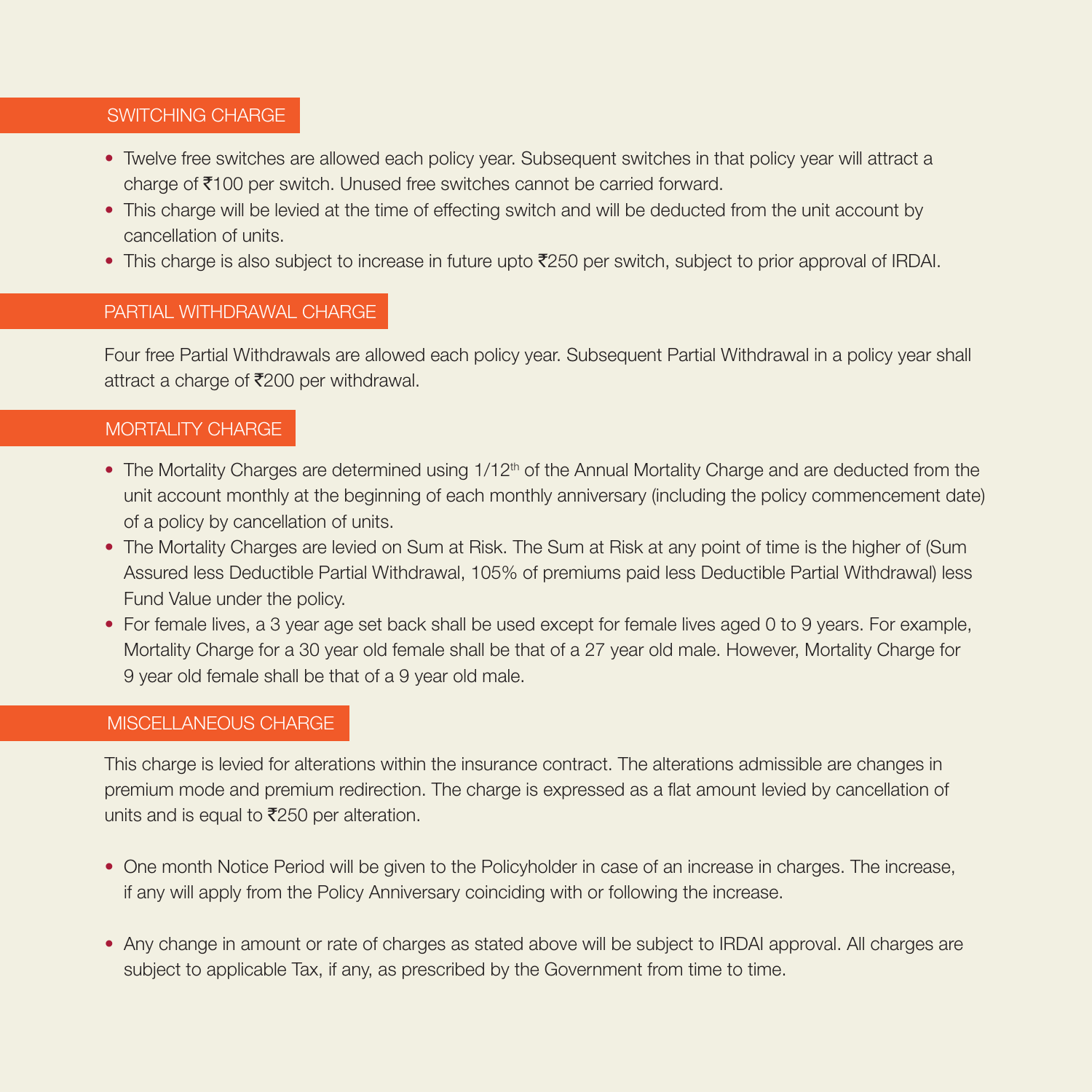# LITTLE PRIVILEGES JUST FOR YOU

| <b>FREE-LOOK</b>                                  | In case you disagree with any of the terms and conditions of the policy, you can<br>return the policy to the Company within 30 days of its receipt for cancellation,<br>stating your objections. Future Generali will refund the Fund Value as on the date<br>of cancellation plus non-allocated premium plus charges levied by cancellation of<br>units less deduction for proportionate cost of insurance cover for the period and<br>expenses towards policy stamp duty and medical examination, if any.<br>If the Policy is opted through Insurance Repository (IR), the computation of the<br>said Free Look Period will be as stated below:<br>For existing e-Insurance Account: Computation of the said Free Look Period<br>i)<br>will commence from the date of delivery of the email confirming the credit of<br>the Insurance Policy by the IR.<br>For New e-Insurance Account: If an application for e-Insurance Account is<br>ii)<br>accompanied by the proposal for insurance, the date of receipt of the<br>'welcome kit' from the IR with the credentials to log on to the elnsurance<br>Account (eIA) or the delivery date of the email confirming the grant of access<br>to the eIA or the delivery date of the email confirming the credit of the<br>Insurance Policy by the IR to the eIA, whichever is later shall be reckoned for<br>the purpose of computation of the Free Look Period. |
|---------------------------------------------------|---------------------------------------------------------------------------------------------------------------------------------------------------------------------------------------------------------------------------------------------------------------------------------------------------------------------------------------------------------------------------------------------------------------------------------------------------------------------------------------------------------------------------------------------------------------------------------------------------------------------------------------------------------------------------------------------------------------------------------------------------------------------------------------------------------------------------------------------------------------------------------------------------------------------------------------------------------------------------------------------------------------------------------------------------------------------------------------------------------------------------------------------------------------------------------------------------------------------------------------------------------------------------------------------------------------------------------------------------------------------------------------------------------------|
| <b>GRACE</b><br><b>PERIOD</b>                     | A Grace Period of 30 days from the premium due date will be allowed for<br>payment of annual premium and 15 days for monthly premium. The policy will<br>remain in force during the Grace Period.                                                                                                                                                                                                                                                                                                                                                                                                                                                                                                                                                                                                                                                                                                                                                                                                                                                                                                                                                                                                                                                                                                                                                                                                             |
| <b>CHANGE</b><br><b>IN PREMIUM</b><br><b>MODE</b> | • Premium payment mode can be changed from Annual to Monthly or Monthly<br>to Annual only.<br>Monthly premiums can only be paid by Electronic Clearing System (ECS).<br>$\bullet$<br>• Mode of premium payment can be changed any time during the Policy Term.<br>The alteration of premium mode will be allowed subject to minimum modal                                                                                                                                                                                                                                                                                                                                                                                                                                                                                                                                                                                                                                                                                                                                                                                                                                                                                                                                                                                                                                                                     |

• Change will be allowed only on the Policy Anniversary and should be intimated 30 days in advance. Charge of  $\bar{\mathfrak{e}}$  250 will be applicable per alteration.

premium conditions and also subject to the condition that the annualised

premium will not be changed from that at the start of the policy.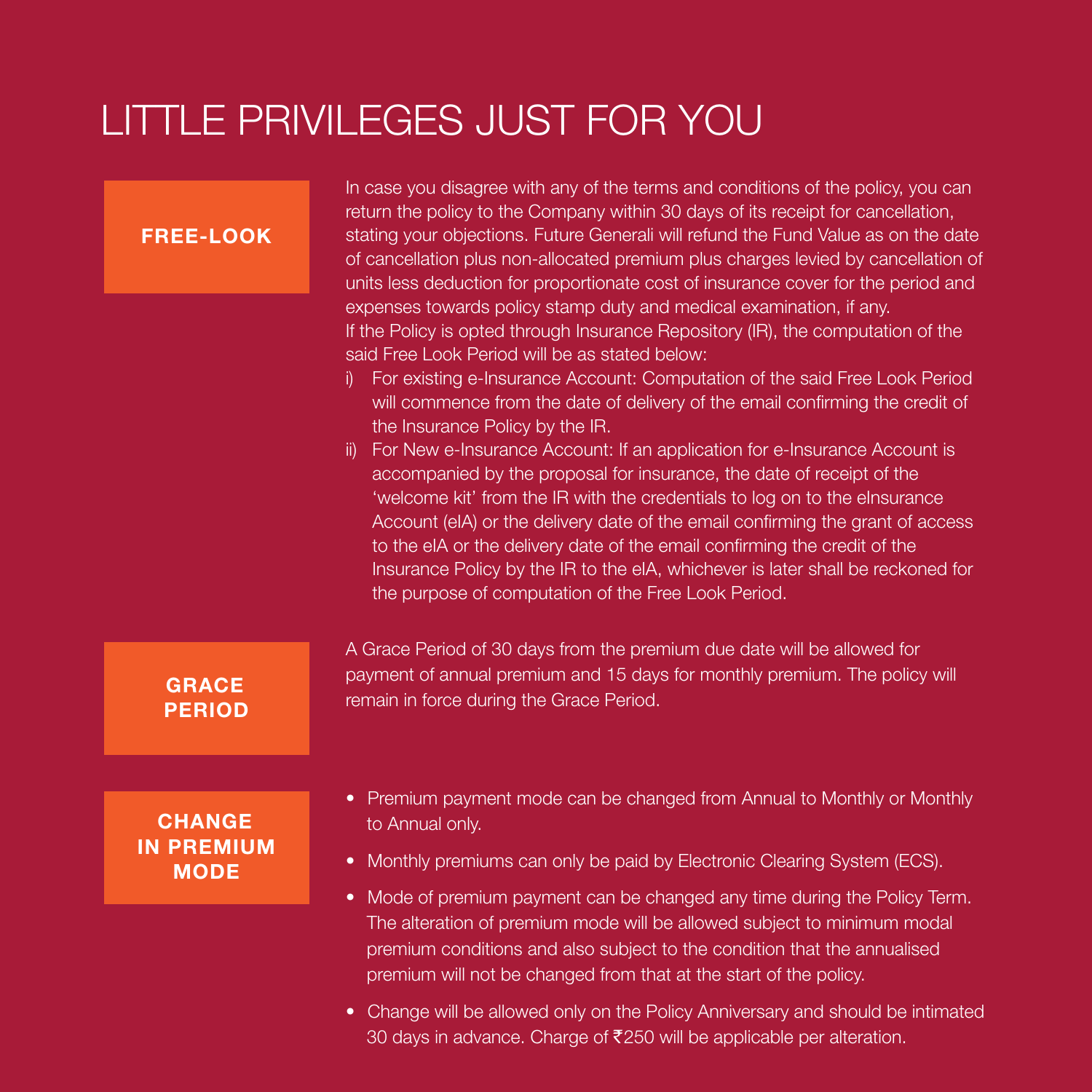## **DECREASE** IN PREMIUM

- Anytime after payment of premium for first five completed policy years, the policyholder has an option to decrease the premium up to 50% of the original Annualized Premium.
- The decrease in premium is subject to the following conditions. Decrease in premium:
	- i) Shall be restricted up to 50% of the original Annualized Premium as paid during the inception of the policy
	- ii) Is subject to minimum premium conditions
	- iii) Shall not be allowed when the policy is in discontinuance status i.e. decrease in premium is allowed only when all due premiums have been paid
	- iv) Shall be applicable only on policy anniversary
- Once reduced, the premiums cannot be subsequently increased.
- The decrease in premium will lead to reduction in Sum Assured as defined under the plan. The revised Sum Assured applicable shall be based on reduced premium.
- Premium Allocation Charges and Policy Administration Charges shall be accordingly based on revised reduced premium.

## PARTIAL WITHDRAWAL

- Partial Withdrawals can be made only after the completion of Lock-in Period of 5 policy years from the policy commencement date. 4 Partial Withdrawals are allowed free of cost in each policy year. Subsequent Partial Withdrawal in a policy year shall attract a charge of  $\bar{\tau}$ 200 per withdrawal thereafter.
- The minimum amount that can be withdrawn is  $\overline{55,000}$  (in multiple of '000).
- The Fund Value after a Partial Withdrawal should be at least two year's Annualised Premium.
- Unused free Partial Withdrawals cannot be carried forward to the following years.
- Partial Withdrawals which would result in termination of a contract are not allowed.
- Partial Withdrawal will not be allowed if the age of the Insured at the time of Partial Withdrawal is less than 18 years.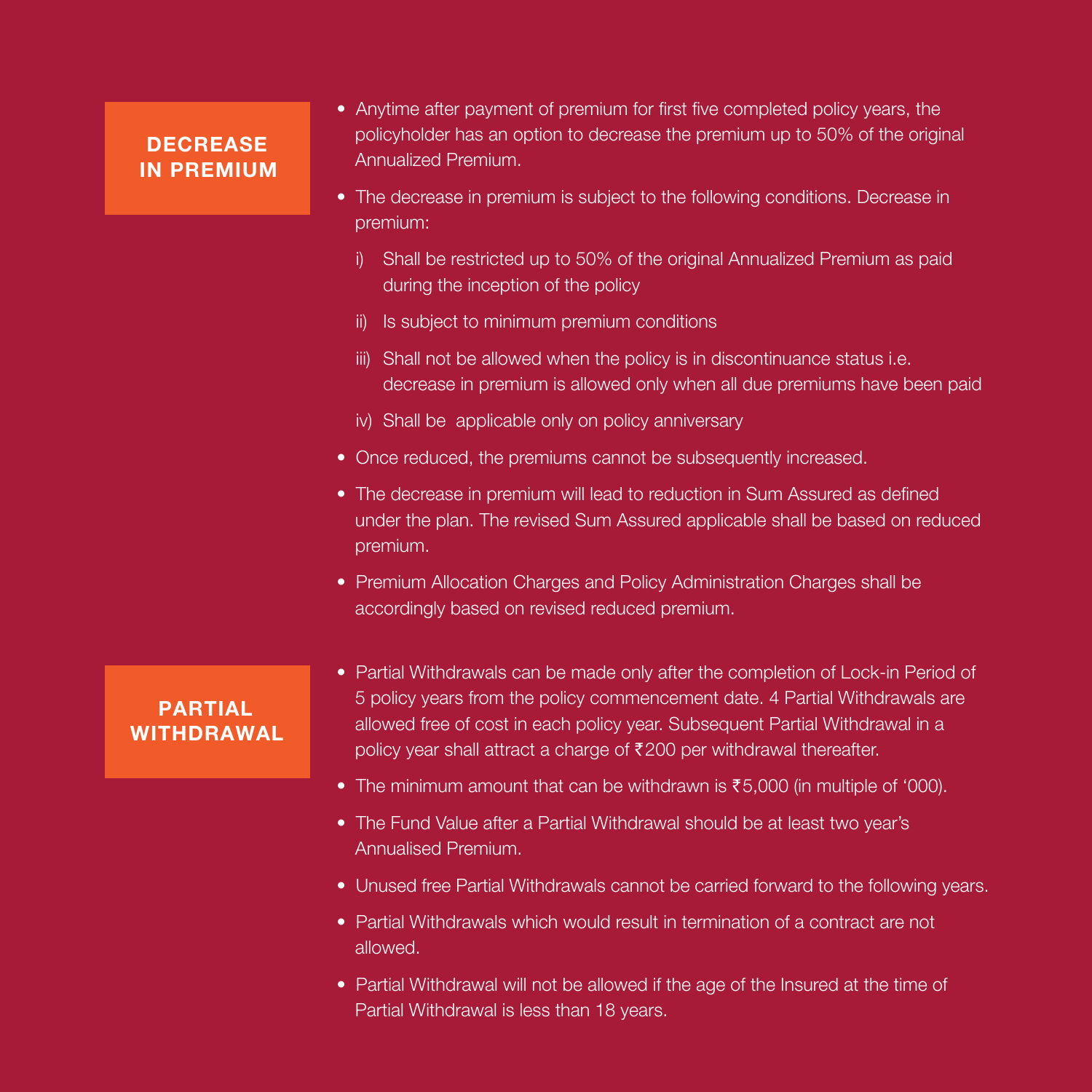| <b>REDIRECTION</b><br><b>OF PREMIUM</b> | • At any time after completion of one year, the Policyholder may instruct us in<br>writing 30 days before the next premium due date to redirect all future premiums<br>in an alternative proportion to the various unit funds available. |
|-----------------------------------------|------------------------------------------------------------------------------------------------------------------------------------------------------------------------------------------------------------------------------------------|
|                                         | • Redirection will not affect the premium paid prior to the request. A maximum of<br>two premium redirections are allowed in a policy year. Charge of ₹250 will be<br>applicable per redirection.                                        |
|                                         | • This charge is levied only at the time of redirection and shall be levied by<br>cancellation of units.                                                                                                                                 |
| <b>SWITCH</b>                           | • Twelve free switches are allowed in each policy year. Subsequent switches in<br>that policy year will attract a charge of $\bar{\tau}$ 100 per switch.                                                                                 |
|                                         | • Unused free switches cannot be carried forward.<br>• This charge will be levied at the time of effecting switch and will be deducted                                                                                                   |
|                                         | from the unit account by cancellation of units.                                                                                                                                                                                          |
|                                         | • This charge is also subject to increase in future up to $\bar{\tau}$ 250 per switch, subject to<br>IRDAI approval.                                                                                                                     |
|                                         | You enjoy tax benefits under the provisions of Section 80C and Section 10(10D) as                                                                                                                                                        |
| <b>TAX BENEFITS</b>                     | applicable. For more information, you may consult your tax advisor. Tax benefits<br>are subject to change from time to time                                                                                                              |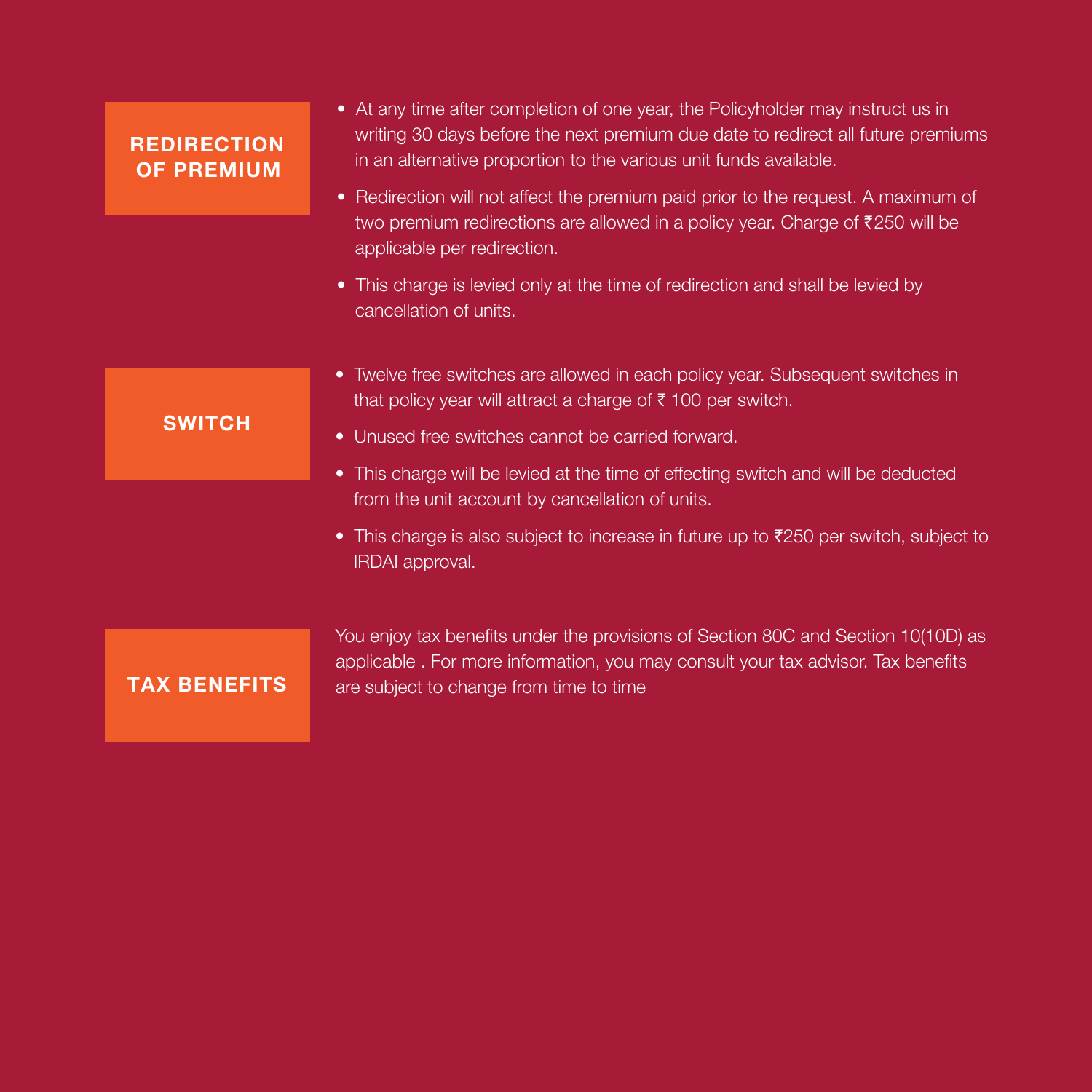# OTHER FEATURES

### Lock-in Period

It is a period of 5 consecutive completed years from the policy commencement date, during which the proceeds of the discontinued policy cannot be paid by the insurer to the insured or policyholder, as the case may be, except in the case of death or upon any other contingency covered under the policy.

### Discontinuance and Revival

"Discontinuance" means the state of a policy that could arise on account of surrender of the policy or non-payment of the contractual premium due before the expiry of the grace period as explained below. Provided that no policy shall be treated as discontinued on non-payment of the said premium if, within the grace period, the premium has not been paid due to the death of the insured or upon the happening of any other contingency covered under the policy

### I. Discontinuance of the Policy within the Lock-in-Period:

- a) Upon expiry of the grace period, in case of discontinuance of policy due to non-payment of premium during lock-in period, the fund value after deducting the applicable discontinuance charges shall be credited to the discontinued policy fund and the risk cover and rider cover, if any, shall cease.
- b) The policyholder has an option to revive such discontinued policy within three years from the date of first unpaid premium. On such discontinuance, the company shall communicate the status of the policy, within three months of the first unpaid premium, to the policyholder and provide the option to revive the policy within the revival period of three years.
	- i) In case the policyholder opts to revive but does not revive the policy during the revival period, the proceeds of the discontinued policy fund shall be paid to the policyholder at the end of the revival period or lock-in period whichever is later. In respect of revival period ending after lock-in period, the policy will remain in discontinuance fund till the end of revival period. The Fund management charges of discontinued fund will be applicable during this period and no other charges will be applied.

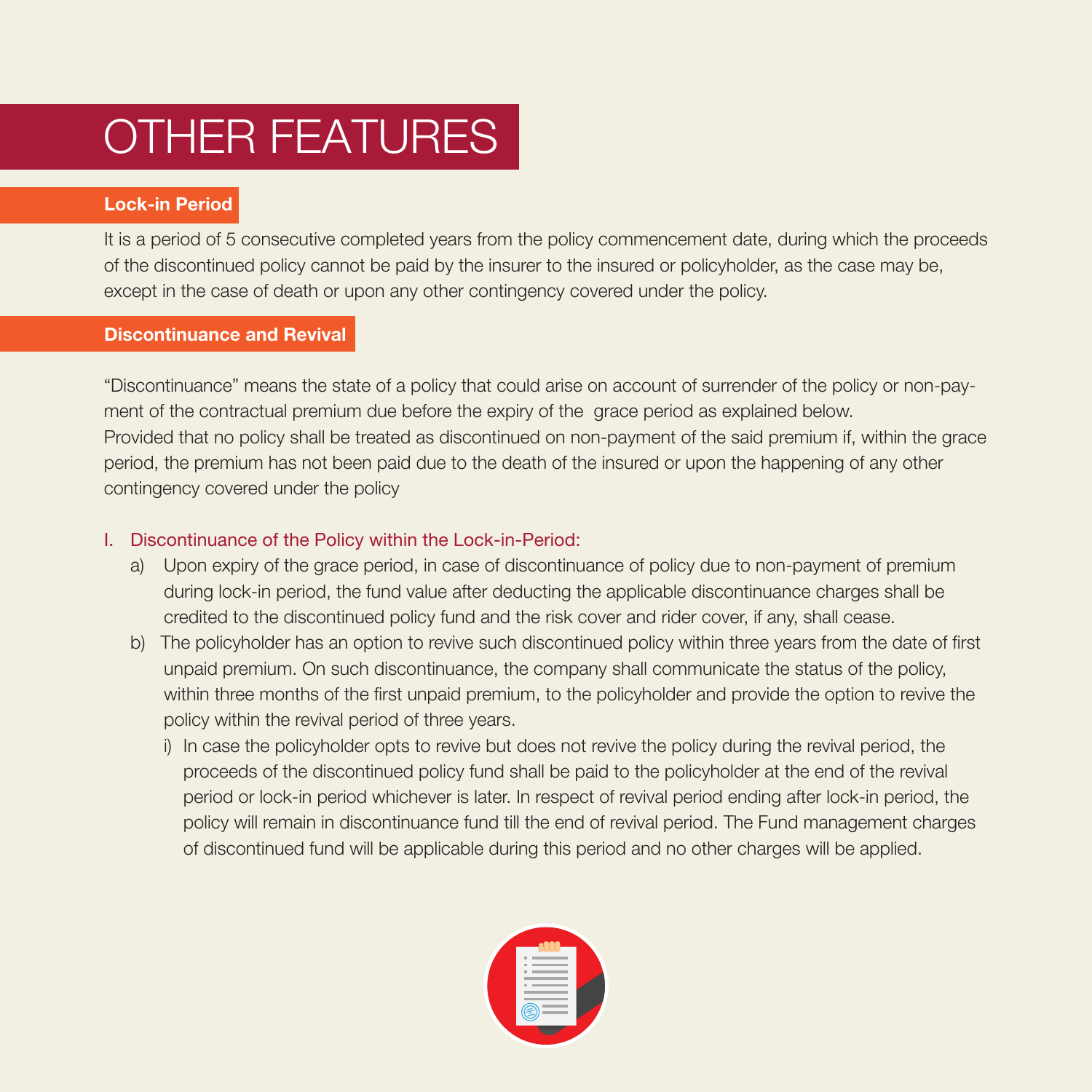- ii) In case the policyholder does not exercise the option as set out above, the policy shall continue without any risk cover and rider cover, if any, and the policy fund shall remain invested in the discontinuance fund. At the end of the lock-in period, the proceeds of the discontinuance fund shall be paid to the policyholder and the policy shall terminate.
- iii) However, the policyholder has an option to surrender the policy anytime and proceeds of the discontinued policy shall be payable at the end of lock-in period or date of surrender whichever is **later**

Explanation: "Proceeds of the discontinued policies" means the fund value as on the date the policy was discontinued, after addition of interest computed at the interest rate stipulated under "Discontinued Policy Fund".

In case of death of the Life Assured while the policy is in the discontinuance policy fund, lock-in period shall not be applicable and the proceeds under the discontinuance policy Fund shall be payable immediately to the Nominee or Legal heirs as applicable.

- II. Discontinuance of the Policy after the expiry of the Lock-in-Period
	- a) Upon expiry of the grace period, in case of discontinuance of policy due to non-payment of premium after lock-in period, the policy shall be converted into a reduced paid up policy with the paid-up sum assured i.e. original sum assured multiplied by the total number of premiums paid to the original number of premiums payable as per the terms and conditions of the policy. The policy shall continue to be in reduced paid-up status till the end of the revival period without rider cover, if any. All charges as per terms and conditions of the policy shall be deducted during the revival period. However, the mortality charges shall be deducted based on the reduced paid up sum assured only.
	- b) On such discontinuance, the company shall communicate the status of the policy, within three months of the first unpaid premium, to the policyholder and provide the following options:
		- 1) To revive the policy within the revival period of three years, or
		- 2) Complete withdrawal of the policy.
	- c) In case the policyholder opts for (1) i.e. "to revive the policy within the revival period of three years" but does not revive the policy during the revival period, the fund value shall be paid to the policyholder at the end of the revival period.
	- d) In case the policyholder does not exercise any option as set out above, the policy shall continue to be in reduced paid up status. At the end of the revival period the proceeds of the policy fund shall be paid to the policyholder and the policy shall terminate.
	- e) However, the policyholder has an option to surrender the policy anytime and proceeds of the policy fund shall be payable.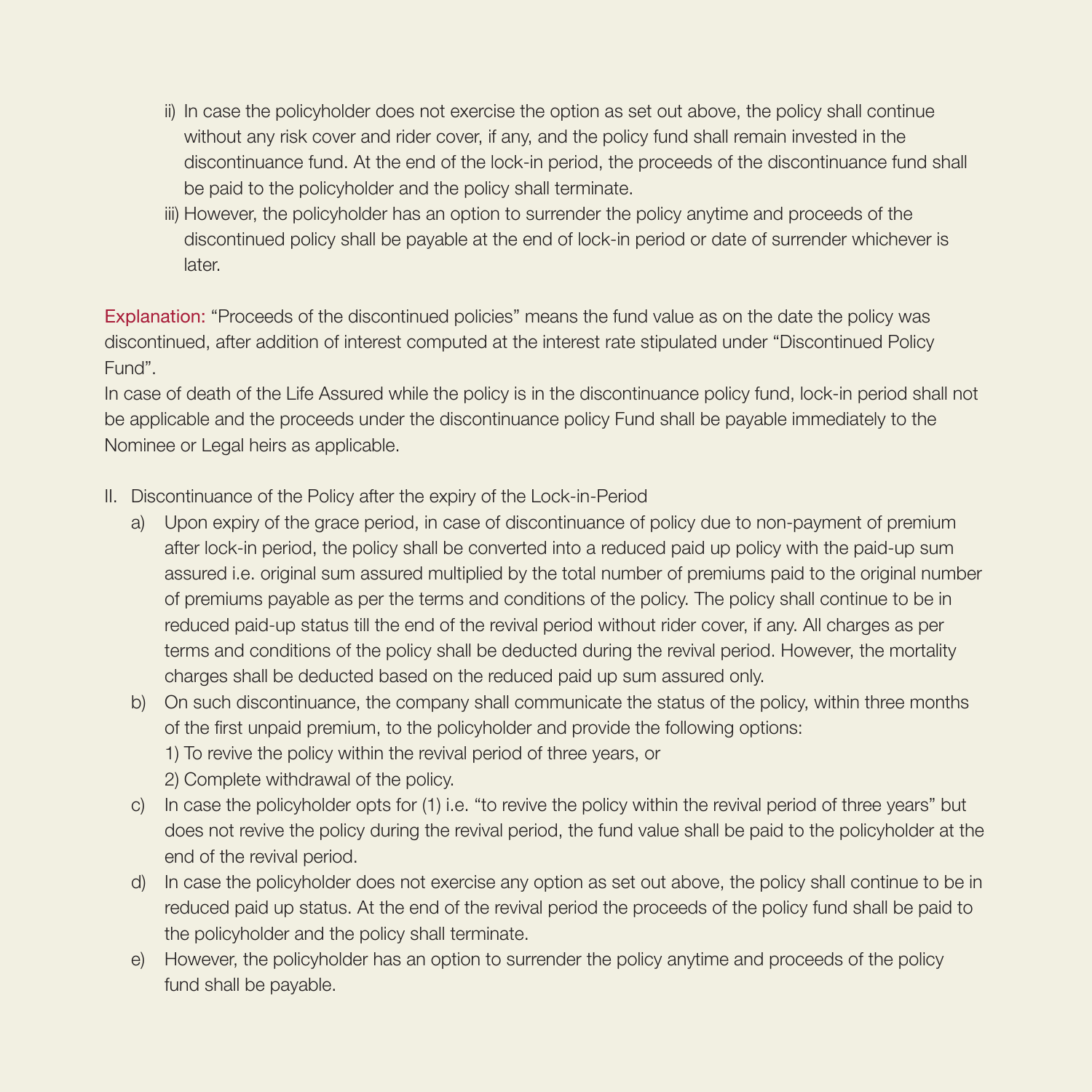Paid up sum assured will be determined as below:



If the policy is paid up, then policy administration charge, fund management charge and mortality charge will be deducted. Mortality charge will be deducted with respect to Sum at Risk considering paid-up sum assured. Rider cover, if any, shall immediately cease, if the policy is converted to a reduced paid up status.

If the death occurs during the policy term while the policy is in the paid-up status, death benefit considering the paid-up sum assured will be paid. That is, death claims will be settled on original terms and conditions as mention under section 'Benefits you will receive', replacing the "Sum Assured" by "Paid Up Sum Assured". At maturity or at surrender during the policy term, fund value will be payable.

### Discontinued Policy Fund

If the Fund Value under the policy is moved into the 'Discontinued Policy Fund' no charges except Fund Management Charge (FMC) will be levied. The FMC on the Discontinued Policy Fund is 0.50% per annum. The Discontinued Policy Fund would earn a minimum guaranteed interest as prescribed by IRDAI from time to time. Currently, the minimum guaranteed interest rate is at 4% per annum.

### Details of the Discontinued Policy Fund are given below:

Discontinued Policy Fund (SFIN: ULIF013011111FUTDISCONT133)

 The investment objective of this fund is to provide returns, subject to minimum guaranteed interest, as prescribed by IRDAI from time to time.

The fund will be invested as per the following asset allocation

Money Market Instruments: 0% to 40%

Government Securities: 60% to 100%

**Investment Strategy: Low Risk Investment** 

### Risk Profile: Low Risk

In case of death of the Life Assured while the policy is in the Discontinuance Policy Fund, the proceeds under the Discontinuance Policy Fund shall be payable.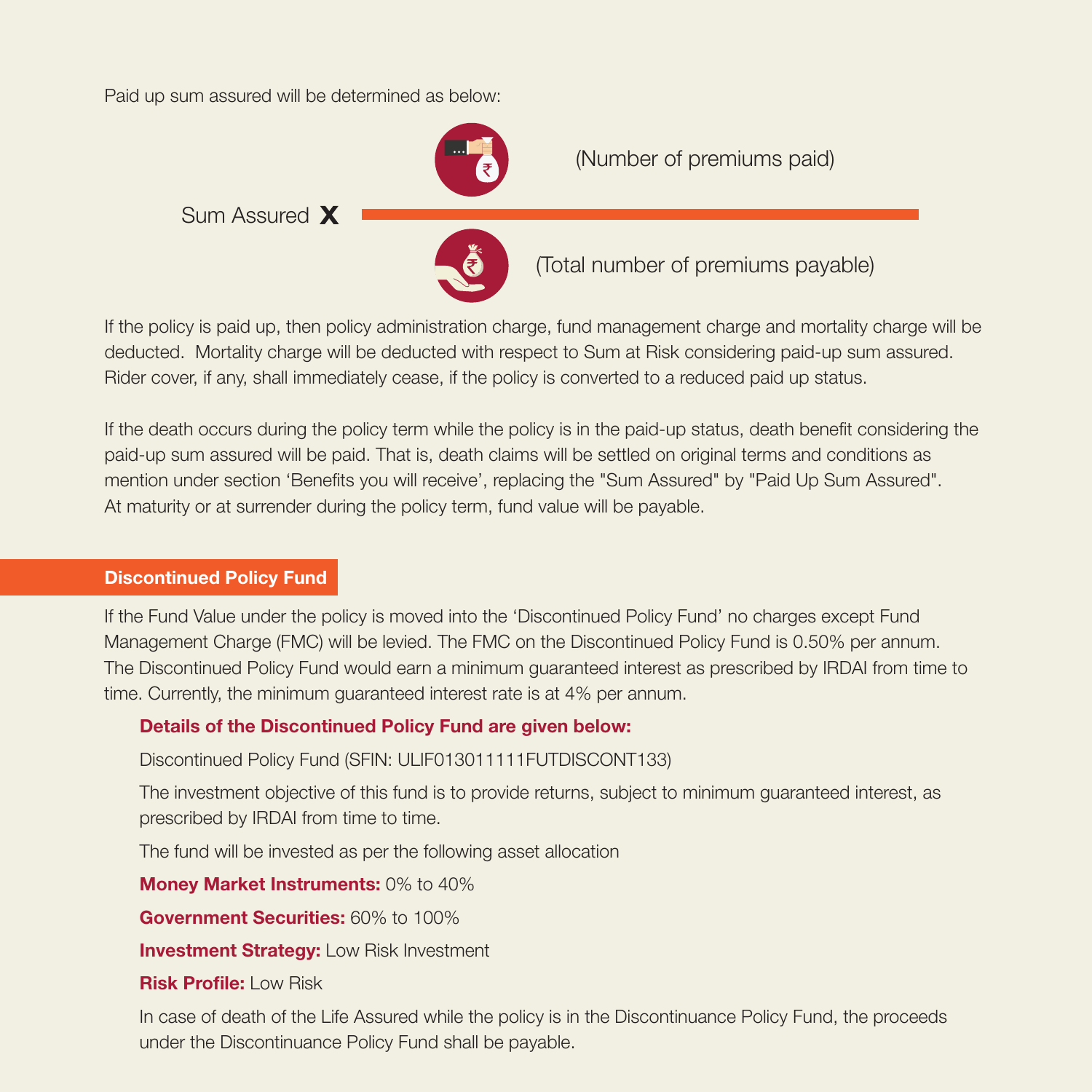#### Revival of discontinued policy

Revival Period means the period of three consecutive complete years from the Date of first unpaid premium during which period the Policyholder is entitled to revive the Policy which was Discontinued due to the non-payment of premium.

- a) Revival of a discontinued policy during the lock-in period
	- A Policy that has become Discontinued during lock-in period may be revived during the Revival Period of 3 years from the date of first unpaid premium by giving a written notice to revive the Policy, provided that:
	- 1) The Policy will be revived in accordance with board approved underwriting policy
	- 2) The due Instalment Premiums are paid in full without charging any interest or fees.
	- 3) On Revival, the Policy will continue with the risk cover, benefits and charges, along with the investments made in the Segregated Funds as chosen by the policyholder, as per the terms and conditions of the **Policy**
	- 4) The Premium Allocation Charges, if any, and Policy Administration Charges, if any, which were not collected at the time of Discontinuance of the Policy, shall be levied. No other charges shall be levied.
	- 5) The Discontinuance Charges deducted at the time of Discontinuance of the Policy will be added back to the Segregated Funds.
	- 6) Any revival shall only cover the loss or insured event which occurs after the Revival Date.
	- 7) The rider, if any, may also be revived at the option of the policyholder.
	- 8) Revival shall be as per Chapter-VI of IRDAI (Unit Linked Insurance Products) Regulations, 2019.
- b) Revival of a discontinued policy after lock-in period
	- A Policy that has become Discontinued after lock-in period may be revived during the Revival Period of 3 years from the date of first unpaid premium by giving a written notice to revive the Policy, provided that:
		- 1) The Policy will be revived in accordance with board approved underwriting policy
		- 2) The due Instalment Premiums are paid in full without charging any interest or fees.
		- 3) On Revival, the Policy will continue with the original risk cover, benefits and charges, as per the terms and conditions of the Policy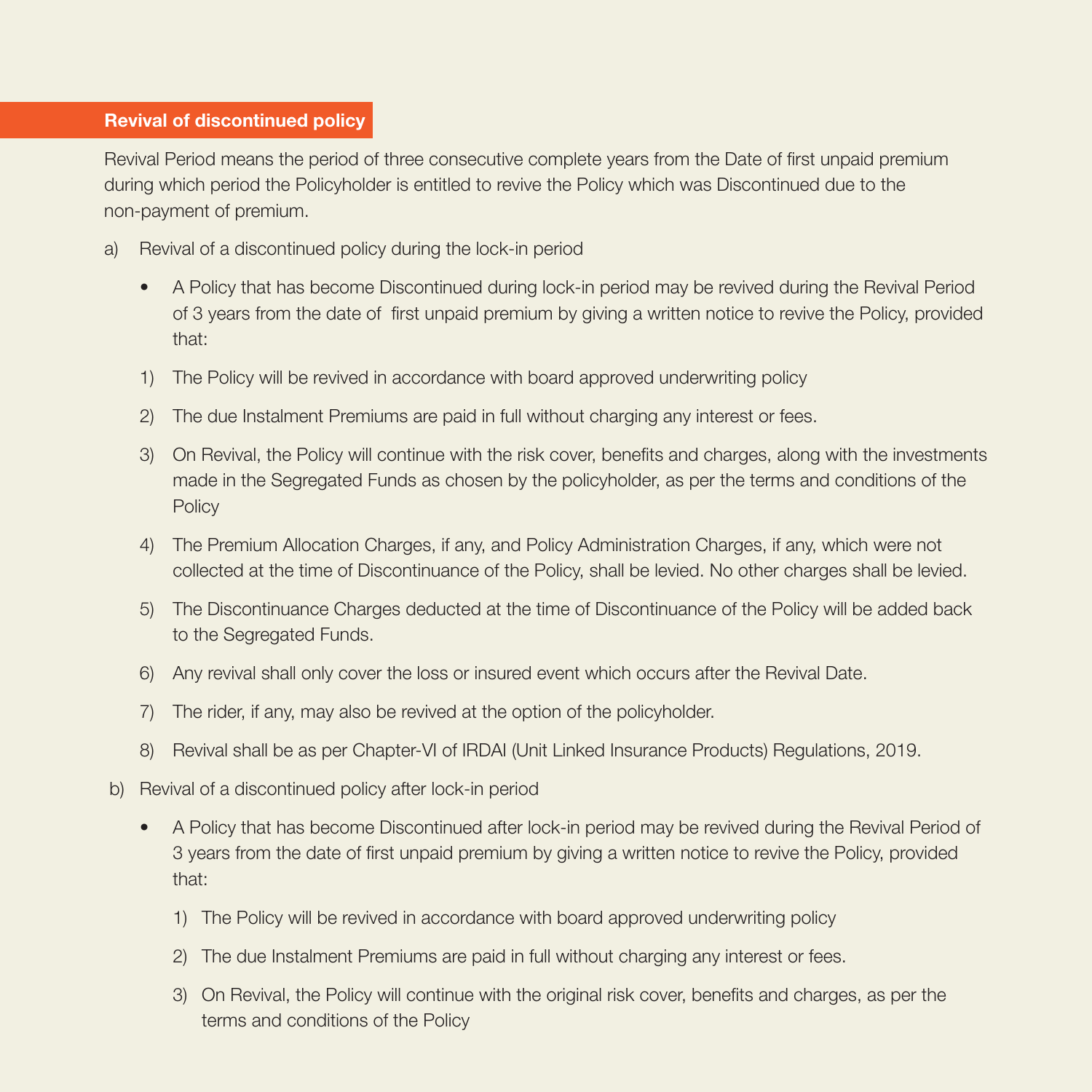- 4) The Premium Allocation Charges, if any, which was not collected at the time of Discontinuance of the Policy, shall be levied. No other charges shall be levied.
- 5) Any revival shall only cover the loss or insured event which occurs after the Revival Date.
- 6) The rider, if any, may also be revived at the option of the policyholder.
- 7) Revival shall be as per Chapter-VI of IRDAI (Unit Linked Insurance Products) Regulations, 2019.

#### **Surrender**

Policy can be surrendered any time during the policy term. The Surrender Value will be the Fund Value less discontinuance charge, if any, as mentioned as below.

### Surrender before completion of 5 policy years:

If policy is surrendered before the completion of lock in period of 5 policy years from the policy commencement date, the surrender value equal to fund value less applicable discontinuance charge will be kept in a Discontinued Policy Fund of the company. No subsequent charges except Fund management charge of 0.50% p.a. for the Discontinued Policy Fund will be deducted. The Discontinued Policy Fund would earn a minimum guaranteed interest as prescribed by IRDAI from time to time. Currently the minimum guaranteed interest rate is at 4% p.a.

The surrender value so accumulated will be paid immediately after the lock in period of 5 years.

In case of death of the life assured during this period, the proceeds of Discontinuance Policy Fund will be payable to the nominee / legal heirs as applicable.

### Surrender after completion of 5 policy years:

If the policy is surrendered after the lock-in period, then the Surrender Value is the Fund Value at the prevailing NAV. It becomes payable immediately.

#### Nomination and Assignment

Nomination and Assignment as per Section 39 and Section 38 of insurance Act, 1938 as amended time to time shall be allowed under the product.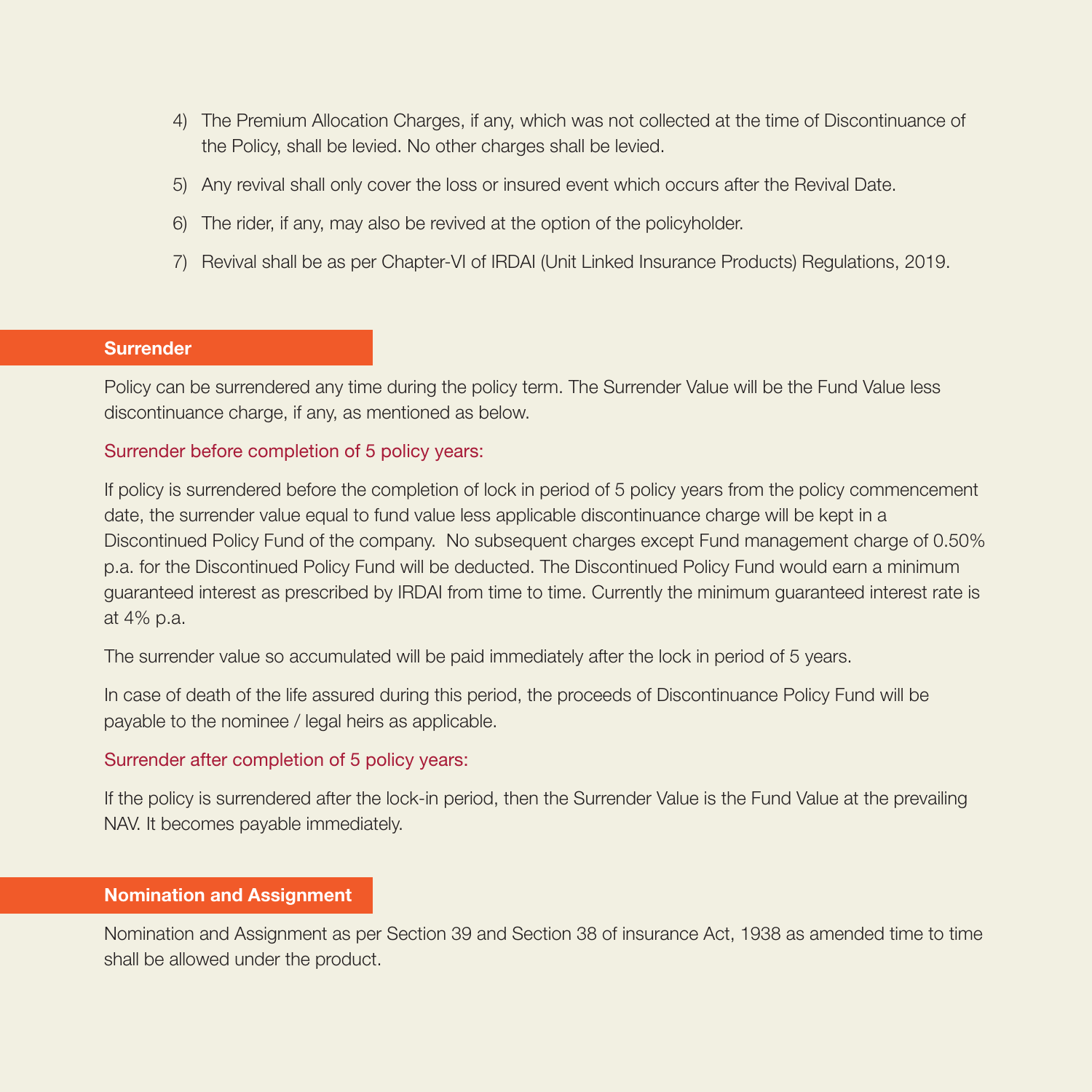### Suicide

In case of death due to suicide within 12 months from the date of commencement of the policy or from the date of revival of the policy, as applicable, the nominee or the beneficiary of the policyholder shall be entitled to the fund value, as available on the date of intimation of death.

Further, any charges other than Fund Management Charges (FMC) recovered subsequent to the date of death shall be added back to the fund value as available on the date of intimation of death.

**Exclusions** 

None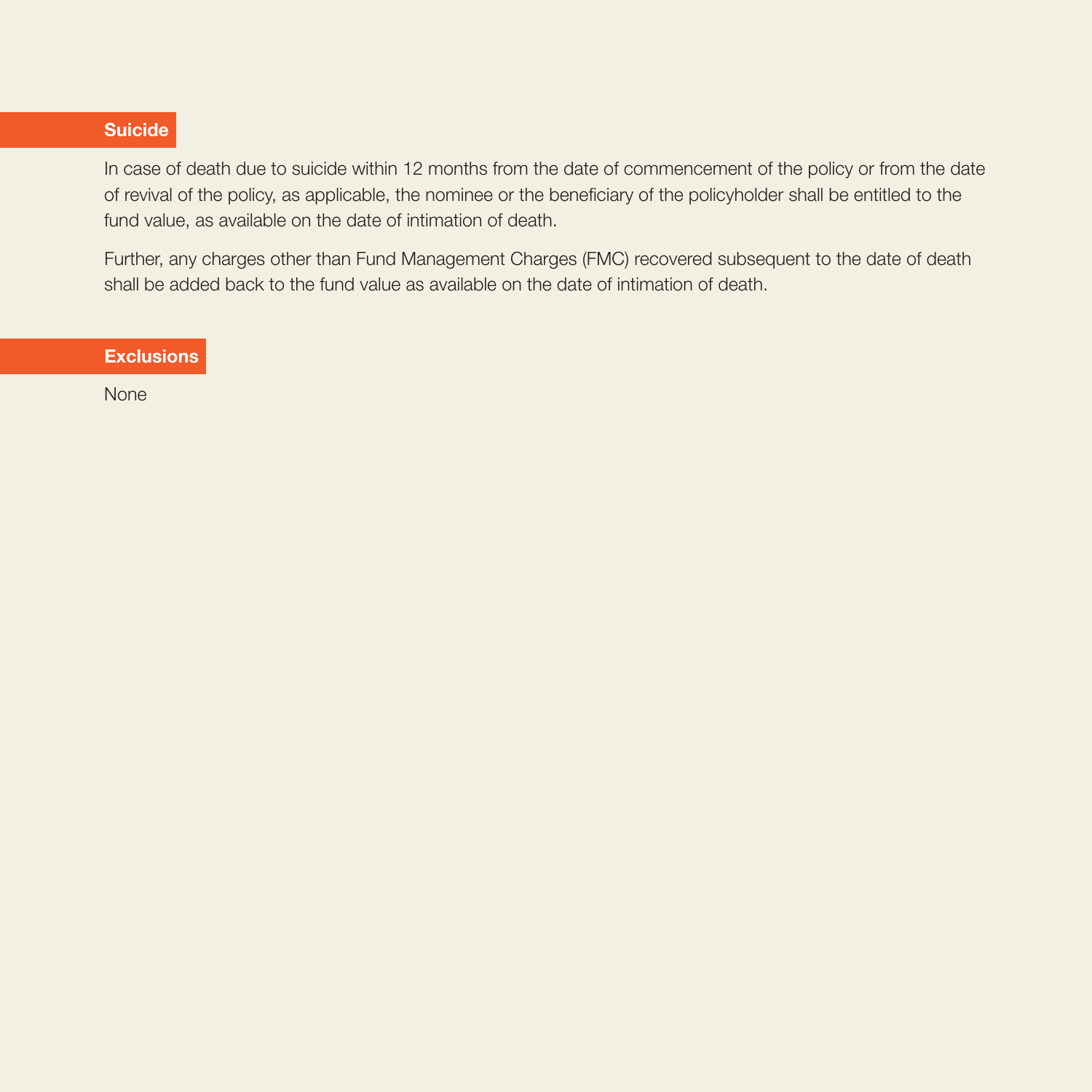# PROHIBITION OF REBATES

#### Section 41 of the Insurance Act 1938 as amended from time to time, states

- 1. No person shall allow or offer to allow, either directly or indirectly, as an inducement to any person to take or renew or continue an insurance in respect of any kind of risk relating to lives or property in India, any rebate of the whole or part of the commission payable or any rebate of the premium shown on the policy, nor shall any person taking out or renewing or continuing a policy accept any rebate, except such rebate as may be allowed in accordance with the published prospectuses or tables of the Insurer
- 2. Any person making default in complying with the provisions of this section shall be liable for a penalty which may extend to ten lakh rupees.

### Section 45 of the Insurance Act 1938 as amended from time to time, states

- 1. No policy of Life Insurance shall be called in question on any ground whatsoever after the expiry of 3 years from the date of the policy i.e. from the date of issuance of the policy or the date of commencement of risk or the date of revival of the policy or the date of the rider to the policy, whichever is later.
- 2. A policy of Life Insurance may be called in question at any time within 3 years from the date of issuance of the policy or the date of commencement of risk or the date of revival of the policy or the date of the rider to the policy, whichever is later, on the ground of fraud. For further information, Section 45 of the Insurance Laws (Amendment) Act, 2015 may be referred.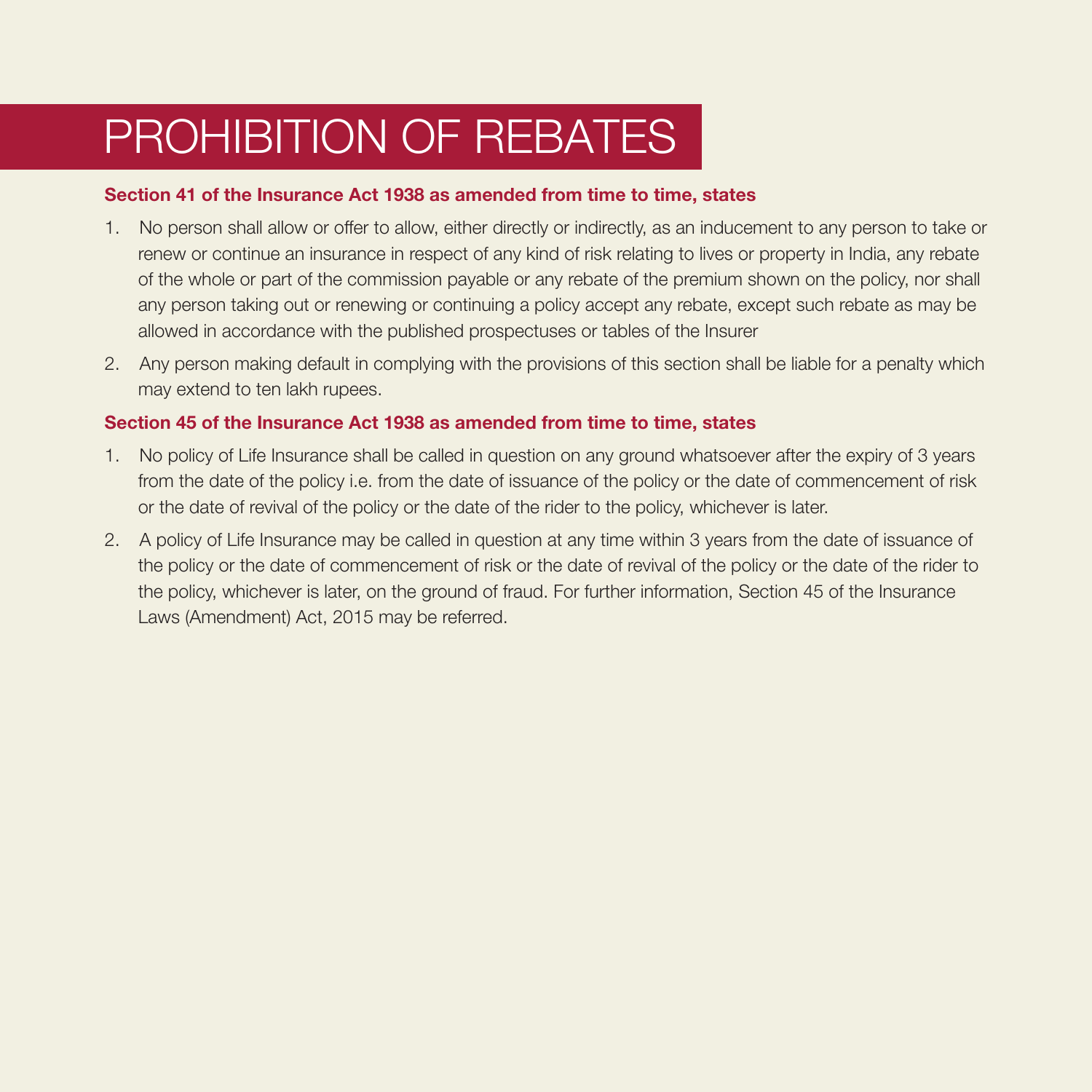# WHY CHOOSE US?

Future Generali India Life Insurance Company Limited is a joint venture between Future Group, India's leading retailers; Generali, an Italy-based insurance major; and Industrial Investment Trust Ltd (IITL). The Company brings together the unique qualities of the founding companies - local experience and knowledge with global insurance expertise.

Future Generali India Life Insurance Company Limited offers an extensive range of life insurance plan, and a network that ensures we are close to you wherever you go.

# **DISCLAIMER**

- Unit Linked Insurance Products are different from the traditional insurance products and are subject to the risk factors.
- The Premium paid in Unit Linked Insurance policies are subject to investment risks associated with capital markets and the NAVs of the units may go up or down based on the performance of fund and factors influencing the capital market and the Policyholder/Insured is responsible for his/her decisions.
- Future Generali India Life Insurance Company Limited is only the name of the Insurance Company and Future Generali Easy Invest Online Plan is only the name of the Unit Linked Life Insurance contract and does not in any way indicate the quality of the contract, its future prospects or returns.
- Please know the associated risks and the applicable charges, from your Insurance Agent or the intermediary or policy document of the Company.
- The various funds offered under this contract are the names of the funds and do not in any way indicate the quality of these plans, their future prospects and returns. Past performance is not indicative of future performance, which may be different.
- Tax benefits are subject to change in law from time to time. You are advised to consult your tax consultant.
- The Linked Insurance products do not offer any liquidity during the first five years of the contract.
- The Policyholder will not be able to surrender/withdraw the monies invested in Linked Insurance products completely or partially till the end of the fifth year.